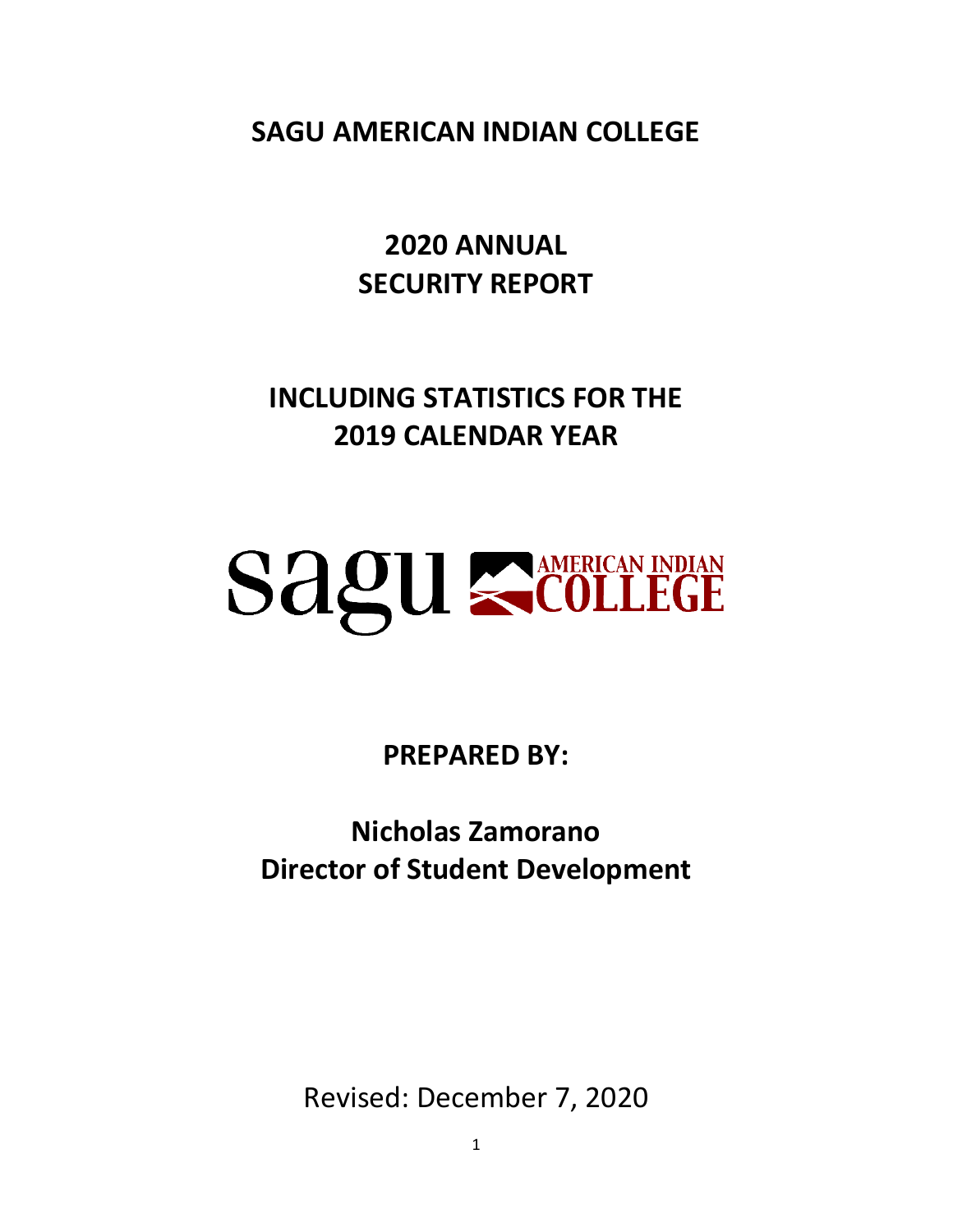# **Table of Contents**

| GENERAL INSTRUCTIONS FOR COMPLAINT PROCESS OF DOMESTIC VIOLENCE, DATING VIOLENCE,     |  |
|---------------------------------------------------------------------------------------|--|
|                                                                                       |  |
| POSSIBLE SANCTIONS FOR STUDENTS COMMITTING DOMESTIC VIOLENCE, DATING VIOLENCE,        |  |
|                                                                                       |  |
|                                                                                       |  |
| EDUCATION AND TRAINING FOR SEXUAL ASSAULT AND INTERPERSONAL VIOLENCE  20              |  |
|                                                                                       |  |
|                                                                                       |  |
|                                                                                       |  |
| WHAT EFFECTS ARE EXPERIENCED BY SURVIVORS OF SEXUAL ASSAULT OR                        |  |
|                                                                                       |  |
|                                                                                       |  |
| WHAT ARE THE PREDOMINANT RISK FACTORS TO COMMIT OR BE VICTIMIZED BY THESE CRIMES?  22 |  |
| POSITION STATEMENT ON PREVENTING SEXUAL ASSAULT AND INTERPERSONAL VIOLENCE  24        |  |
|                                                                                       |  |
|                                                                                       |  |
|                                                                                       |  |
| SOUTHWESTERN ASSEMBLIES OF GOD UNIVERSITY'S RESPONSE TO OUR SEXUAL ASSAULT POLICY  26 |  |
|                                                                                       |  |
|                                                                                       |  |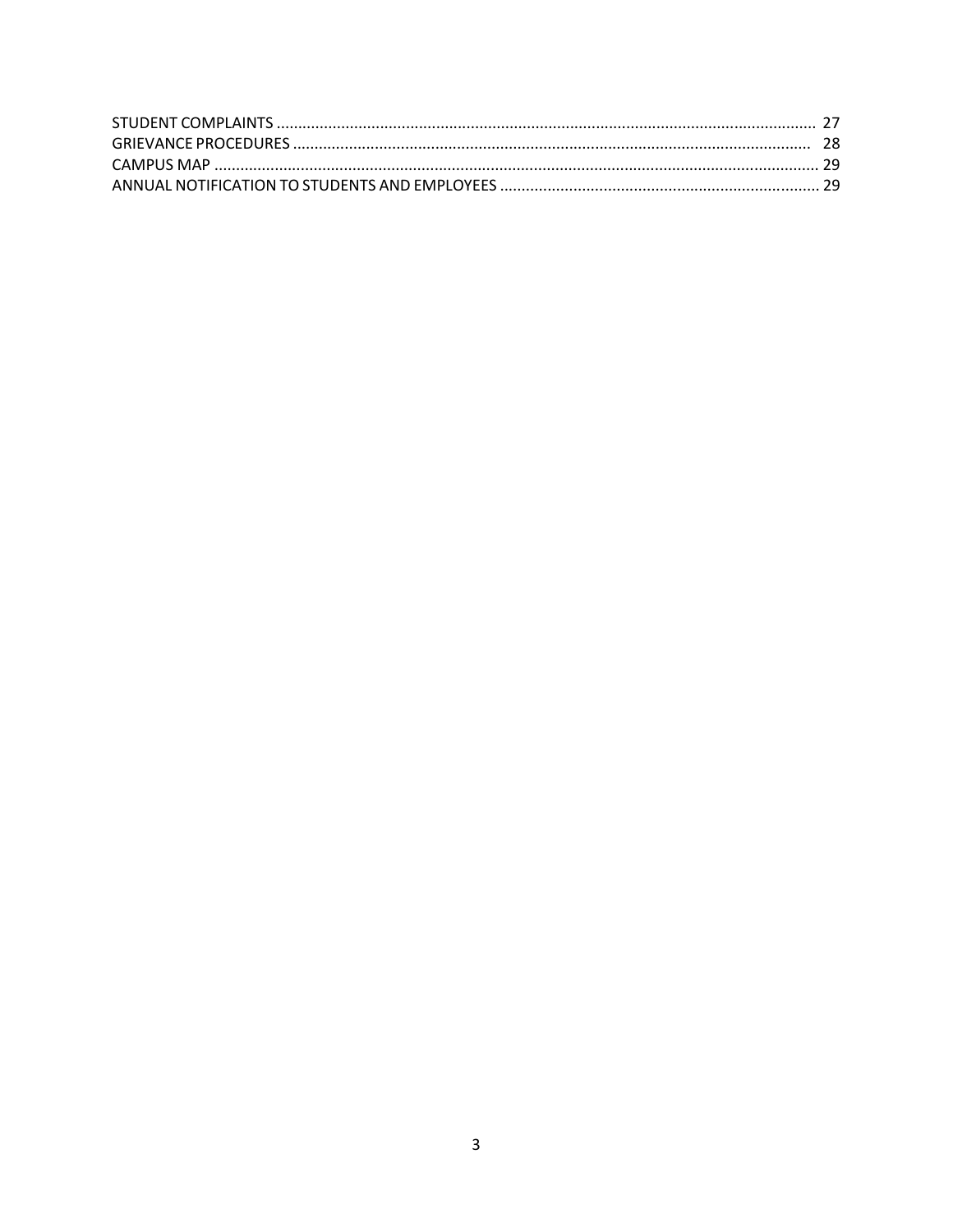## **THE SAGU AMERICAN INDIAN COLLEGE CAMPUS SECURITY REPORT**

## **PREPARATION OF DISCLOSURE OR CRIME STATISTICS**

The SAGU American Indian College Annual Security Report is submitted in accordance with the Higher Education Opportunity Act of 2008 (HEOA), the amended Higher Education Act of 1965 (HEA), and the Jeanne Clery Disclosure of Campus Security Policy and Campus Crime Statistics Act (also known as the Cleary Act or the Clery Amendment). This report contains changes which were signed into law on March 7, 2013 as the Campus Sexual Violation elimination Act ("Campus SaVE"), part of the re-authorization of the Violence Against Women Act (the "VAWA"). Campus crime, arrest and referral statistics included in this report are prepared in cooperation with the Phoenix Police Department and the Office of Student Development. In order to comply with the Act, some items listed in the statistics may have occurred off campus, in close proximity to the institution. This report as well as the Annual Campus Fire Safety Report may be found in their entirety in the following locations and formats:

- PDF Format on the SAGU Web Site at: https://www.aicag.edu/consumer-information
- This link will be distributed by e-mail to the entire campus community at the start of each fall semester.
- Printed copies will be made available upon request at the Student Development Office.

## **Annual Fire Report**

SAGU American Indian College chooses to have a separate Annual Safety Report and Annual Fire Report. These reports are made available to potential students, potential employees, Staff, Faculty and all current students by October 1st of each year. *This year, 2020, the Department of Education extended the deadline of reporting 2019 crime stats and fire information to the end of the year.*

## **CAMPUS SECURITY AND PERSONAL SAFETY**

## **Campus Security**

The campus currently does not contract with any security agency.

The Residential Life team helps monitor the safety of the campus and all security reportable items and events are reported to the office of Student Development.

## **Security and Access**

During business hours, SAGU American Indian College (excluding certain housing facilities) will be open to students, parents, employees, contractors, guests, and invitees. During non-business hours access to all University facilities is by key, if issued, or by admittance via the Residence Life staff. In the case of periods of extended closing, Residence Life will admit only those with prior written approval to all facilities.

Residence halls are secured at curfew. Over extended breaks, the doors of all halls will be secured around the clock. Some facilities may have individual hours, which may vary at different times of the year, such as the Library, The Lee Academic Center, Henson Chapel, Computer Lab, Warriors Den, Cree Student Union, Ramsey Cafeteria, and The Scott Activity Center. In these cases, the facilities will be secured according to schedules.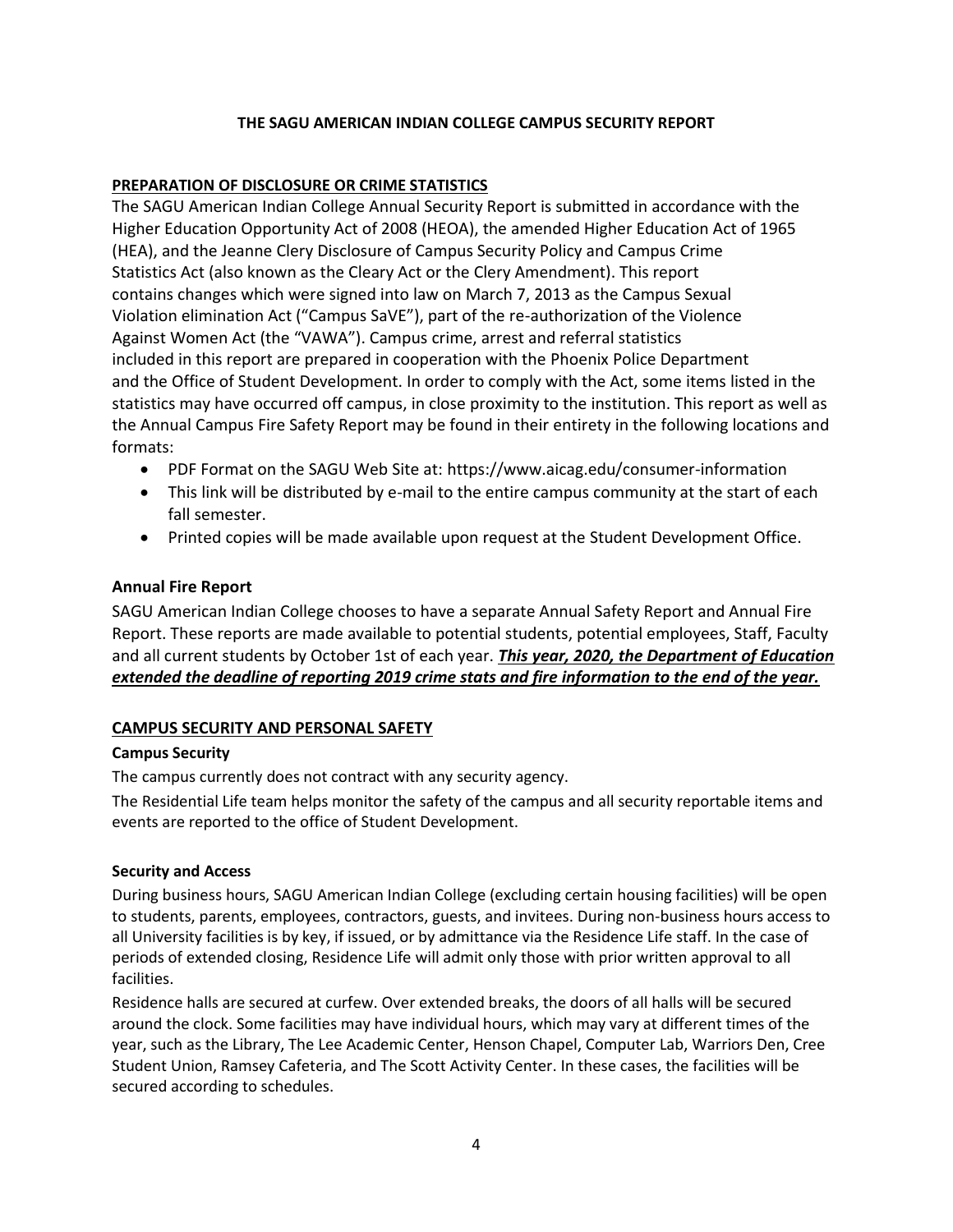Emergencies may necessitate changes or alterations to any posted schedules.

## **MONITORING CRIMINAL ACTIVITY OFF-CAMPUS**

When a SAGU American Indian College student or a SAGU American Indian College employee is involved in any off-campus criminal activity, Student Development office may assist with the investigation in cooperation with local, state, or federal law enforcement.

At this time SAGU American Indian College does not have nor promotes off-campus locations of student organizations, including student organizations with off-campus housing facilities.

SAGU American Indian College maintains a working relationship with the Phoenix Police Department, whose officers work and communicate with SAGU American Indian College appropriate personnel on serious incidents occurring on campus or in the immediate neighborhood.

# **SAGU AMERICAN INDIAN COLLEGE'S STATEMENT OF POLICY FOR ALCOHOL AND DRUG USE ON CAMPUS**

SAGU AIC, in accordance with high Christian standards of living, is committed to maintaining a drug-free environment. In support of the Drug-Free Workplace Act of 1988 and the Drug-Free Schools and Communities Act of 1989, SAGU AIC has adopted the following policy statement as conditions of enrollment and/or employment:

- 1. As a condition of enrollment/employment, the unlawful manufacture, distribution, dispensing, possession or use of a controlled substance or alcohol is prohibited at any time.
- 2. The University will comply with all applicable legal sanctions under local, state and federal law for unlawful possession, use, or distribution of illicit drugs and alcohol.
- 3. The University makes literature available describing the health risk associated with the use of illicit drugs and the abuse of alcohol.
- 4. All students/employees found in violation of this policy will be referred to the office of Director of Student Development.
- 5. Students/employees are required to notify Campus Security, Dorm Pastor, Director of Student Development, or supervisor respectively of any known criminal drug statute conviction or violation occurring at the University immediately upon knowledge of such conviction or violation. (See Biblical Standards in Student Handbook)
- 6. The penalty for violation of any of the above statements may be termination from enrollment/employment with referral given to the appropriate authorities for thorough prosecution.
- 7. The University will conduct an annual review of its program to:
	- a. determine its effectiveness and implement changes if they are needed
	- b. ensure that the sanctions developed are consistently enforced.

## **COMMUNITY RESPONSIBILITY**

The security of members of the College community is of vital concern to the SAGU American Indian College Administration and especially the Student Development Office. However, students, faculty and staff must actively accept responsibility for doing their part to maintain a safe environment. All members of the SAGU American Indian College community have a responsibility to themselves and to others to use due care for their safety and to comply with all local, state and federal laws and the college's regulations for the protection of others.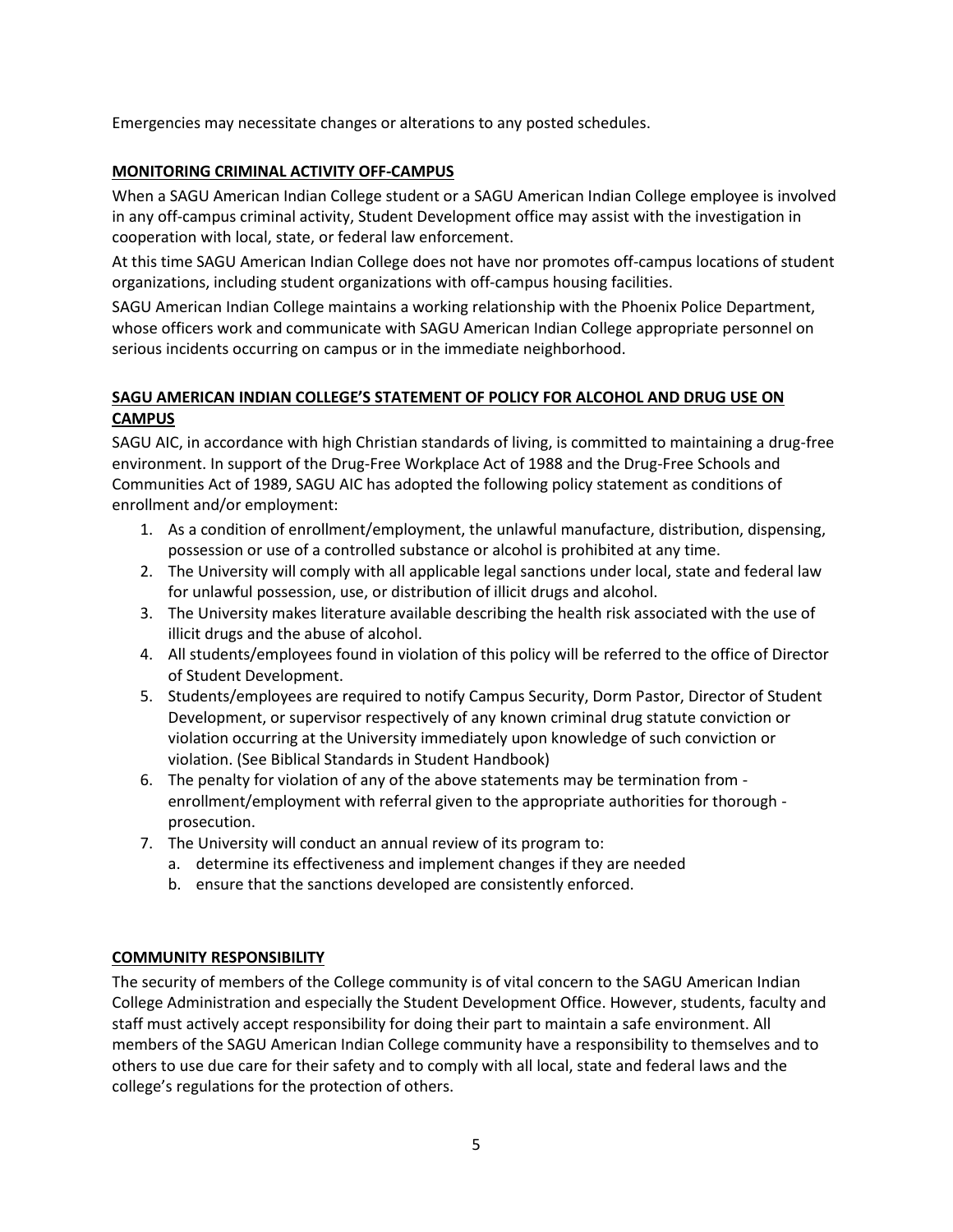Failure to take precautions or maintain an awareness of the environment and surroundings may result in increased crimes. The Student Development office will continue to develop and implement security measures, but these measures cannot succeed without the personal support of faculty, staff, students and visitors. SAGU American Indian College is committed to providing quality service and protection to the campus community while working within the framework of its authority and resources. Community members are encouraged to contact the Residential Life or Student Development office to report crimes as soon as they are observed or detected.

## **SAGU AMERICAN INDIAN COLLEGE ALERT EMERGENCY NOTIFICATION SYSTEM**

The SAGU American Indian College Alert system is an emergency notification system provided to all current enrolled Students, Faculty, and Staff, and is designed to help facilitate emergency communication by voicemail, email, and text messages.

The safety of the students, faculty, and staff at SAGU American Indian College is very important. The system allows the University to send a message quickly by cell phone (including text messaging), and email, to alert you of emergency situations at SAGU American Indian College.

The information you provide will only be used in an emergency situation on the SAGU American Indian College campus.

Students are required to confirm and if necessary, update their SAGU American Indian College Alert Emergency Notification information at the beginning of each semester.

The delivery success is only as accurate as the contact information provided to SAGU American Indian College. If this information changes throughout the year, please inform the Student Development office.

## **FIREARMS ON CAMPUS**

All firearms, fireworks and unlawful weapons of any kind are strictly prohibited on campus and school sponsored events. Any items, including, but not limited to handguns, shotguns, rifles, knives (blades larger than width of the palm of your hand), swords, daggers, katana, clubs, paintball guns, pellet and/or BB guns, archery equipment, homemade devices, and any other items deemed dangerous by the University. If any prohibited item(s) are found, they will be confiscated by Residential Life.

## **MISSING STUDENT POLICY**

Every SAGU AIC employee and student has a duty to report a person believed to be missing to the Student Development office at (602) 944.3335 ext. 223. The Student Development office immediately investigates any report of an individual missing from campus. It is the policy of the University to provide each student residing in student housing facilities the opportunity of identifying an individual to be contacted by the University in the event that the student is determined to be missing for a period of 36 more than 24 hours. The students will provide this information during the residential hall check in process at the beginning of each semester. The student will be advised that his or her "missing student" contact information will be registered confidentially, will be accessible only to authorized university officials, and may not be disclosed except to those officials and enforcement personnel engaged in a missing person investigation. After investigating a missing person report, should the Safety and Security Department determine that the student has been missing for 24 hours, we will notify law enforcement and the student's designated missing student contact person no later than 24 hours after the student is determined to be missing. Students under the age of 18, who are not emancipated individuals, shall be advised that the University is required to notify the student's custodial parent or legal guardian within 24 hours after Public Safety or another law enforcement agency determines that the student has been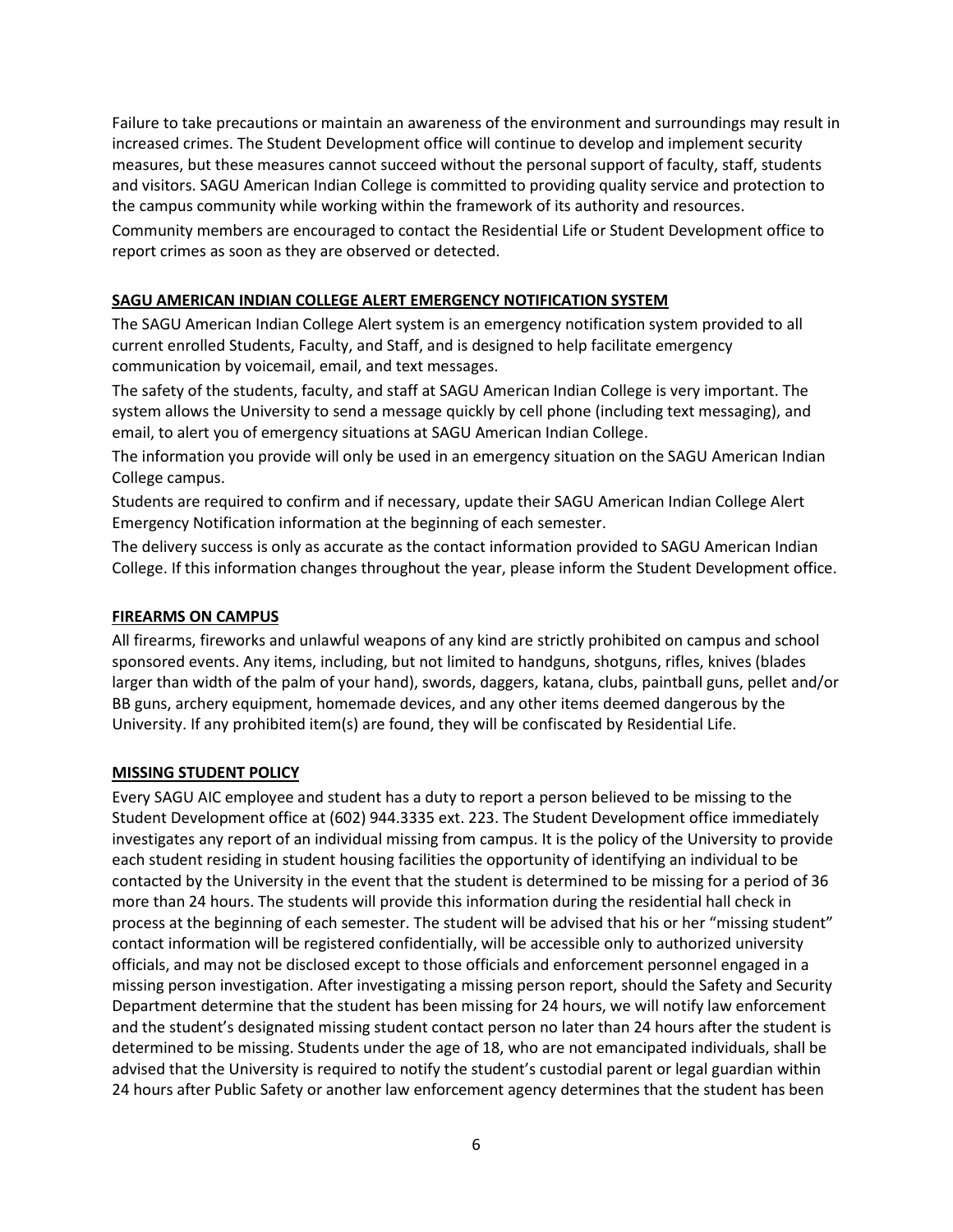missing for more than 24 hours, in addition to notifying any contact person designated by the student. The purpose of this policy is to establish procedures for SAGU AIC response to reports of missing students, as required by the Higher Education Opportunity Act of 2008.

# **INFORMATION FOR CRIME VICTIMS ABOUT DISCIPLINARY HEARINGS**

Disclosure Requirement: Information provided to victim of crime HEOA Sec. 493(a)(1)(A) amended HEA Sec. 487(a) (20 U.S.C. 1094(a): added HEA Sec. 487(a)(26)Southwestern Assemblies of God University, upon written request, discloses to the alleged victim of any crime of violence, or a non-forcible sex offense, the results of any disciplinary proceeding conducted by the University against a student who is the alleged perpetrator of such crime or offense. If the alleged victim is deceased because of the crime or offense, the information shall be provided, upon request, to the next of kin of the alleged victim. For more information, please contact the Director of Student Development.

## **SHELTER- IN- PLACE PROCEDURES**

There are situations, such as during a severe monsoon storm warning, a major natural gas leak, manmade disaster, active shooter or other possible situation, where sheltering in place may be safer or at least provide less of a safety risk than evacuating. To "shelter-in-place" means to make a temporary shelter of the building you are in, until it is determined to be safe to resume normal activities.

Shelter-in-Place alerts will come from the SAGU American Indian College Alert emergency notification system and from Residential Life and the office of Student Development. No matter where you are on campus, basic precautions for sheltering in place are the same.

Basic Shelter-in-Place steps include:

- Staying in the building you currently occupy.
- If outside, seek shelter in the building closest to your location.
- Collect needed shelter-in-place supplies and a telephone for use in an emergency.
- Close and lock any open windows in your immediate area.
- Go to an interior room or hallway, away from exterior doors and windows.
- Turn off any air conditioners, heaters and fans. If possible, close any air vents that have controls on them.

• Make a list of the people with you. Contact, or have another close by person to contact the Resident Director (602)944-3335 ext. 255 to let them know where you are sheltering.

• If available, turn on Radio or Television to listen for further instruction.

• Try to stay as comfortable as possible until SAGU American Indian College authorized personnel advise that it is safe to leave.

## **PROCEDURE FOR REPORTING CRIMINAL OFFENSES**

Students, faculty, staff, and guests are expected to report all crimes to the SAGU American Indian College Student Development office and the Phoenix Police Department in a timely manner. Any suspicious activity or person seen in parking lots or loitering around vehicles, inside buildings or around the residence halls should also be reported to the Residential Life and Student Development offices. To report a crime or an emergency on the SAGU American Indian College campus, call the Student Development office from a campus phone at extension 223 or, from outside the University phone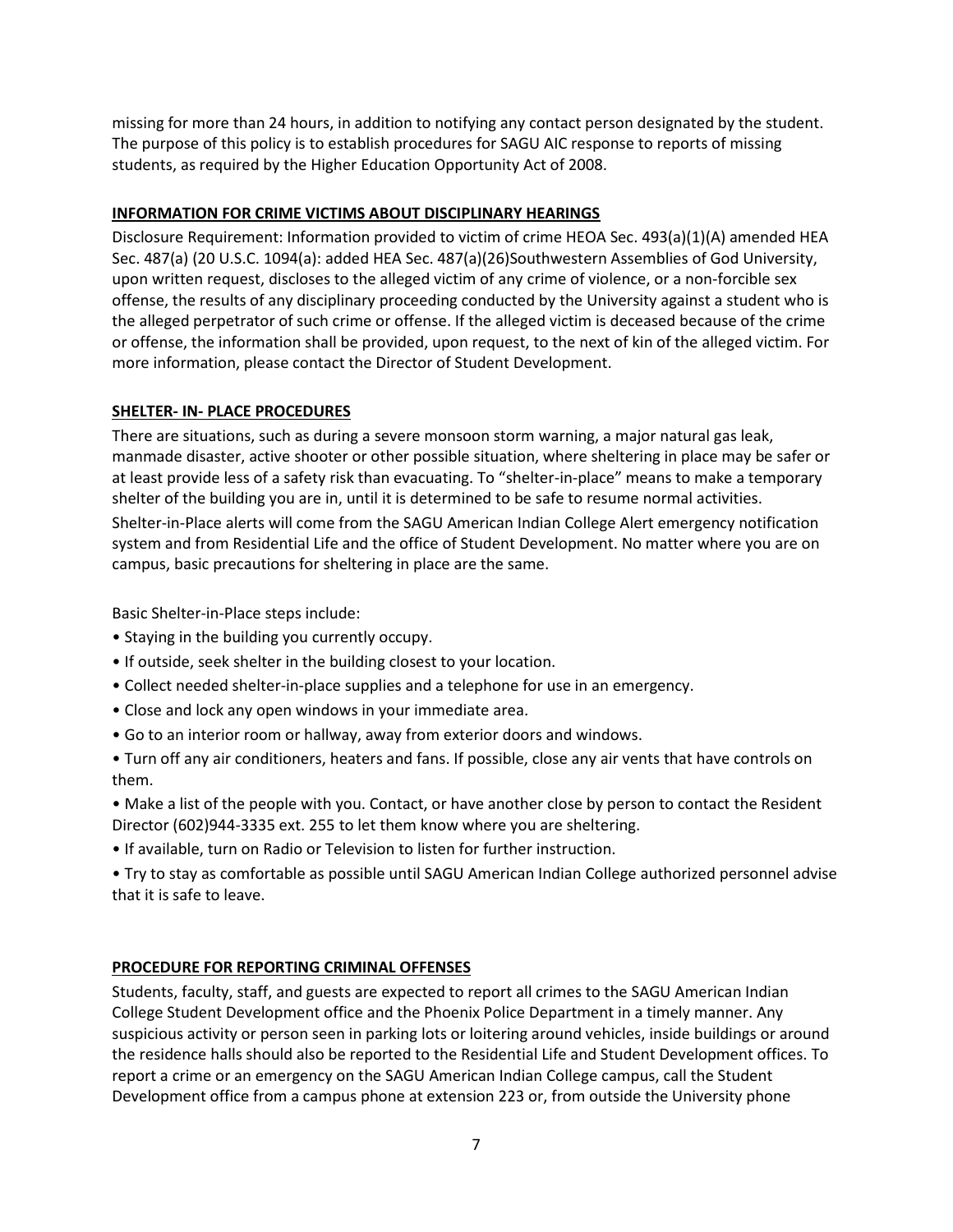system, (602)944-3335. To report a non-emergency security related matter, call the Student Development office at extension 223 or, from outside the University phone system, (602)944-3335. When reporting crimes after regular business hours, the Resident Director can be reached at (602)944- 3335, ext. 207. Sex crimes may also be reported to Joseph J. Saggio, Ed.D. Administrative Dean of the College, at jsaggio@sagu.edu, (602) 944-3335 ext. 244 or Nicholas Zamorano, MA. Director of Student Development, at [nzamorano@sagu.edu,](mailto:nzamorano@sagu.edu) (602)944-3335 ext. 223.

In response to a call, the Student Development office will take the required action.

All Public Safety incident reports involving students may be reviewed and potential disciplinary action. Incidents are reviewed by the Director of Student Development to determine if a timely warning notice is appropriate. A report will be investigated when it is deemed appropriate. Additional information obtained via the investigation will also be utilized by the Student Development office and Residential Life.

If assistance is required from the Phoenix Police Department, the Student Development or Residential Life office will contact the Phoenix Police and request an officer. Crimes should be reported in order to provide Timely Warning notices to the community, when appropriate, and to ensure inclusion in the annual crime statistics report.

## **PROMPT AND ACCURATE REPORTING**

SAGU American Indian College's Student Development office encourages victims and witnesses of crimes to report crimes even if the victims do not want to pursue action within SAGU American Indian College's Student Development office or through the local or state criminal justice system. The university encourages and expects victims and witnesses of crimes to report crimes to SAGU American Indian College personnel.

When the victim of a crime elects to or is unable (physically/mentally) to make such a report either witnesses or SAGU American Indian College community members can make a report on behalf of the victim.

All reports made to the Phoenix Police Department, Residential Life, and Student Development office are counted and disclosed in the annual crime statistics for the institution and will be evaluated by the Director of Student Development or his designee to determine if an immediate notification, timely warning, or public safety announcement should be made.

## **VOLUNTARY CONFIDENTIAL**

If you are the victim of a crime and do not want to pursue action within the SAGU American Indian College system or the criminal justice system, you may still want to make a confidential report. With your permission, the Director of Student Development or a designee of SAGU American Indian College can file a report on the details of the incident without revealing your identity. The purpose of a confidential report is to keep your identity confidential while allowing others to take precautions to insure their safety. With such information, SAGU American Indian College personnel can keep an accurate record of the number of incidents involving students, determine where there is a pattern of crime with regard to a particular location, method, or assailant, and alert the campus community to potential danger. Reports filed in this manner are counted and disclosed in the annual crime statistics for the institution.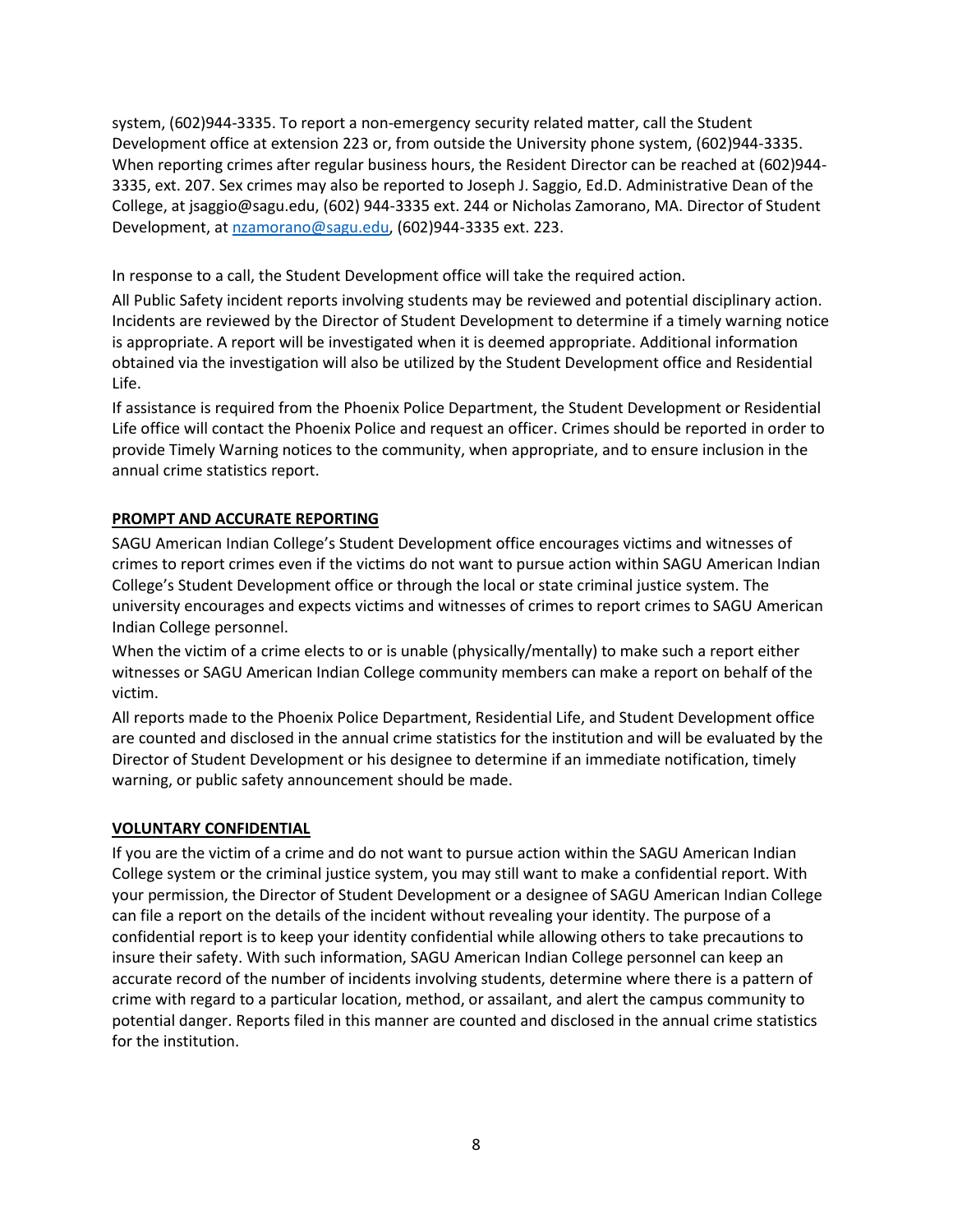#### **TIMELY WARNING**

#### **A. Definitions:**

Clery Act Crimes—Criminal Homicide, including: a) Murder and Non-Negligent Manslaughter; and b) Negligent Manslaughter; Rape, Forcible Fondling, Statutory Rape and Incest.; Robbery; Aggravated Assault; Burglary; Motor Vehicle Theft; Arson; Domestic Violence; Dating Violence; Stalking and Hate Crimes.

Campus Security Authorities—Campus Safety & Security are responsible for monitoring campus property; individuals and offices designated by the campus security policies as those to whom crimes should be reported; and officials of the institution with significant responsibility for student and campus activities.

Pastoral counselor—A person who is associated with a religious order or denomination, is recognized by that religious order or denomination as someone who provides confidential counseling, and is functioning within the scope of that recognition as a pastoral counselor.

Professional counselor—A person whose official responsibilities include providing mental health counseling to members of the institution's community and who is functioning within the scope of his or her license or certification. This definition applies even to professional counselors who are not employees of the institution, but are under contract to provide counseling at the institution.

#### **B. Requirements:**

In order to keep the campus community informed about safety and security issues on an ongoing basis, an institution must alert the campus community of certain crimes in a manner that is timely and will aid in the prevention of similar crimes. Efforts will be made to avoid unnecessarily identifying the victim in such cases. These crimes must include all Clery Act crimes that are:

Reported to campus security authorities and local police agencies; and are considered by the institution to represent a serious or continuing threat to students and employees.

In addition to making timely warnings, an institution is required to have a timely warning policy. All Title IV institutions are subject to the timely warning regulations. There are no exceptions.

Timely warnings can be issued for threats to property, as well as for threats to persons. It is irrelevant whether the victims or perpetrators are members of the campus community.

Timely warnings must be issued in a manner that gets the word out quickly communitywide.

The responsibility for the warning rests solely with the institution.

The institution's policy on timely warnings should specify who or which office is responsible for issuing the warnings.

The issuing of a timely warning must be decided on a case-by-case basis in light of all the facts surrounding a crime, including factors such as the nature of the crime, the continuing danger to the campus community and the possible risk of compromising law enforcement efforts.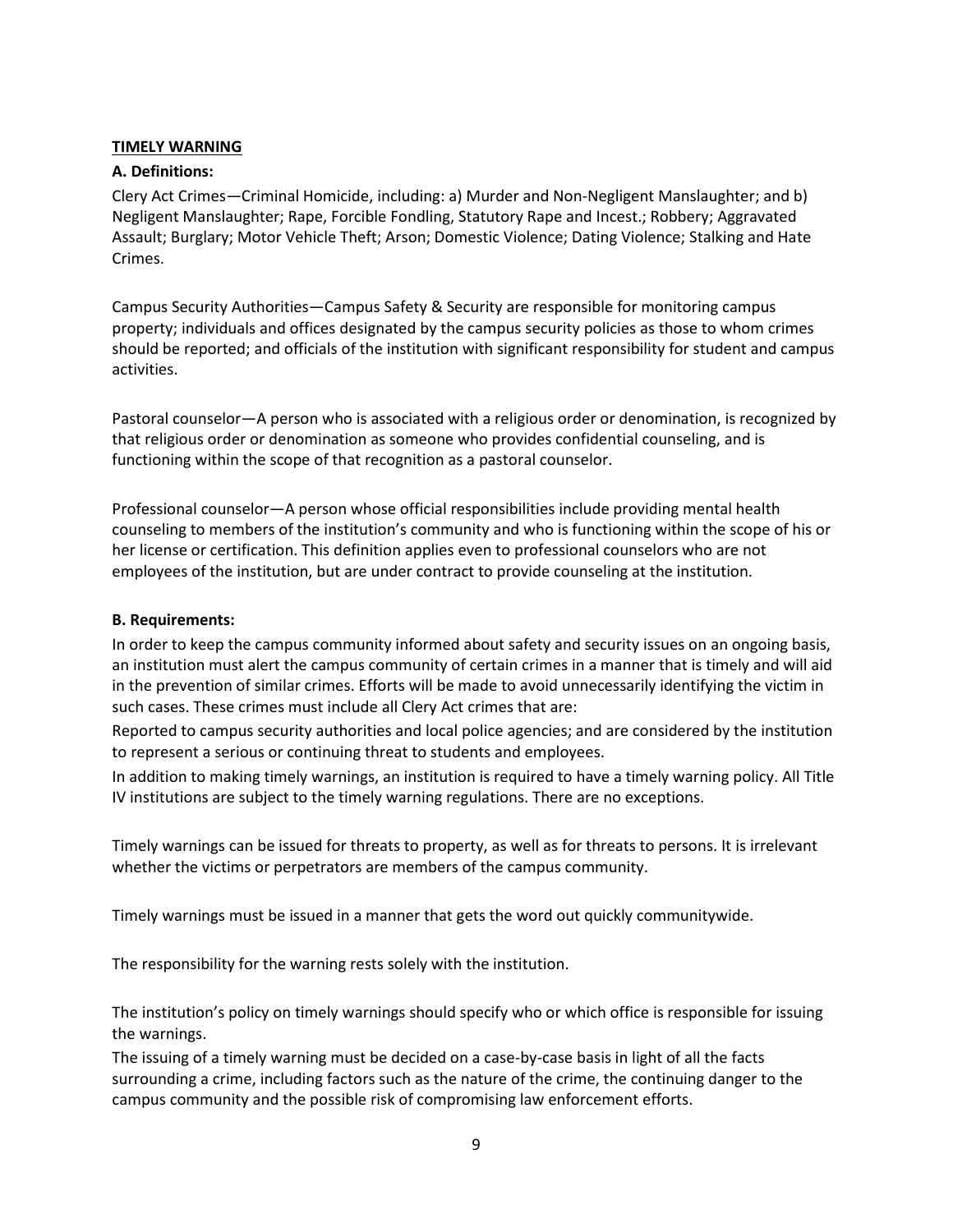An institution is not required to provide a timely warning for crimes reported to a pastoral or professional counselor.

FERPA does not preclude an institution's compliance with the timely warning provision of the campus security regulations.

## **C. Summary and Procedures:**

The campus crime "Timely Warning" is provided to heighten awareness and to provide students, faculty and staff timely notification of Clery Act crimes that are considered to represent a serious or ongoing threat to the campus community. The warning will provide pertinent information related to the crime and available suspect information.

The Director of SAGU Safety & Security or his designee is responsible for preparing and issuing timely warnings. The VP of Student Development and the Director of SAGU Safety & Security will make the decision to issue a timely warning on a case-by-case basis considering the facts surrounding a crime, including the continuing danger to the campus community and the possible risk of compromising law enforcement efforts during the investigation.

When the Director of SAGU Safety & Security issues a Timely Warning, it will be issued when deemed appropriate through the university email system to students, faculty, and staff, posted around campus. Depending on the particular circumstances of the crime, especially in all situations that could pose an immediate threat to the community and individuals, the Safety & Security department may activate the electronic messaging system, or other means of communication, providing the community with more immediate notification. In such instances, a copy of the notice will be posted in each residence hall and updates regarding the situation will follow as more information becomes available.

Anyone with information warranting a timely warning should report the circumstances to the SAGU American Indian College Student Development office at (602)944-3335 ext. 223 or in person at the Student Development office.

## **PASTORAL AND PROFESSIONAL COUNSELORS REPORTING POLICY**

In accordance with federal law U.S.C. Section 1092 (f), campus "Pastoral Counselors" and campus "Professional Counselors," who are functioning only within the scope of their responsibilities as counselors (per the definitions below), are not considered to be "**C**ampus **S**ecurity **A**uthorities and, therefore, are not required to report crimes for inclusion in the annual disclosure of campus crime statistics. It should be noted if a Pastoral Counselor or Professional Counselor qualifies as a **CSA** under some other standard they are not exempt and are required to report crimes for inclusion in the annual disclosure of campus crime statistics.

As a matter of policy, however, they are encouraged; if and when they deem it appropriate, to inform persons being counseled of the procedures and requirement to report crimes for inclusion in the annual campus crime statistics.

The rulemaking committee defines counselors as:

## *Pastoral Counselor*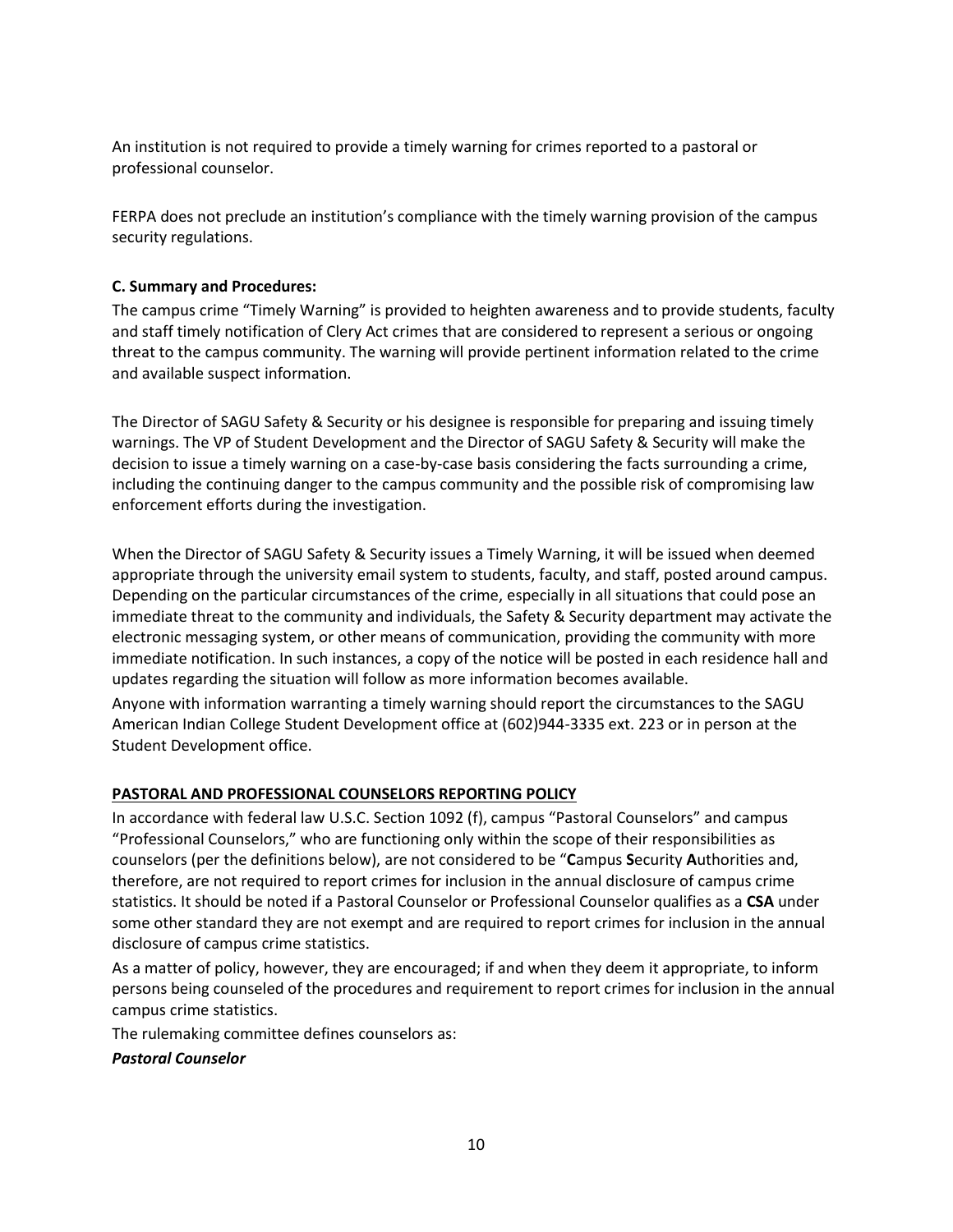An employee of an institution, who is associated with a religious order or denomination, is recognized by that religious order or denomination as someone who provides confidential counseling, and is functioning within the scope of that recognition as a pastoral counselor.

## *Professional Counselor*

An employee of an institution whose official responsibilities include providing psychological counseling to members of the institution's community and who is functioning within the scope of his or her license or certification.

## **SEX OFFENDER REGISTRY**

The **Campus Sex Crimes Prevention Act (CSCPA)** of 2000 is a federal law that provides for the tracking of convicted sex offenders enrolled at, or employed at, institutions of higher education. The **CSCPA** is an amendment to the Jacob Wetterling Crimes Against Children and Sexually Violent Offender Act. The federal law requires state law enforcement agencies to provide SAGU American Indian College with a list of registered sex offenders who have indicated that they are either enrolled, employed, or carrying on a vocation at SAGU American Indian College.

SAGU American Indian College is required to inform the campus community that a registration list of sex offenders will be maintained and available in the Student Development office. In addition, a list of all registered sex offenders in Arizona is available from the Arizona Department of Public Safety a[thttp://www.icrimewatch.net/index.php?AgencyID=55662.](http://www.icrimewatch.net/index.php?AgencyID=55662) The **CSCPA** further amends the Family Educational Rights and Privacy Act of 1974 (FERPA) to clarify that nothing in the Act can prohibit an educational institution from disclosing information provided to the institution concerning registered sex offenders. This statement is provided in compliance with the Campus Sex Crimes Prevention Act of 2000.

# **THE ANNUAL CRIME STATISTICS FOR 2017, 2018, 2019**

SAGU American Indian College provides the following information pursuant to the disclosure requirements of the Jeanne Clery Disclosure of Campus Security Policy and Campus Crime Statistics Act.

| SAGU American Indian College Crime Statistics 2017, 2018, 2019 |      |                           |                                                                 |                            |                    |                                |
|----------------------------------------------------------------|------|---------------------------|-----------------------------------------------------------------|----------------------------|--------------------|--------------------------------|
| Offense                                                        | Year | On-<br>Campus<br>Property | On-<br>Campus<br>Student<br><b>Housing</b><br><b>Facilities</b> | Non-<br>Campus<br>Property | Public<br>Property | Unfounded<br>Police<br>Reports |
| Murder/ Non- Negligent<br>Manslaughter                         | 2017 | $\mathbf{0}$              | 0                                                               | $\Omega$                   | $\Omega$           | 0                              |
|                                                                | 2018 | 0                         | 0                                                               | 0                          | 0                  | 0                              |
|                                                                | 2019 | 0                         | $\Omega$                                                        | $\Omega$                   | $\Omega$           | $\mathbf{0}$                   |
| Negligent Manslaughter                                         | 2017 | $\mathbf{0}$              | 0                                                               | $\mathbf{0}$               | 0                  | 0                              |
|                                                                | 2018 | 0                         | 0                                                               | 0                          | 0                  | 0                              |
|                                                                | 2019 | 0                         | 0                                                               | $\Omega$                   | $\Omega$           | 0                              |
| Rape                                                           | 2017 | 0                         | $\Omega$                                                        | $\Omega$                   | $\Omega$           | $\mathbf{0}$                   |
|                                                                | 2018 | 1                         | 1                                                               | $\Omega$                   | $\Omega$           | 0                              |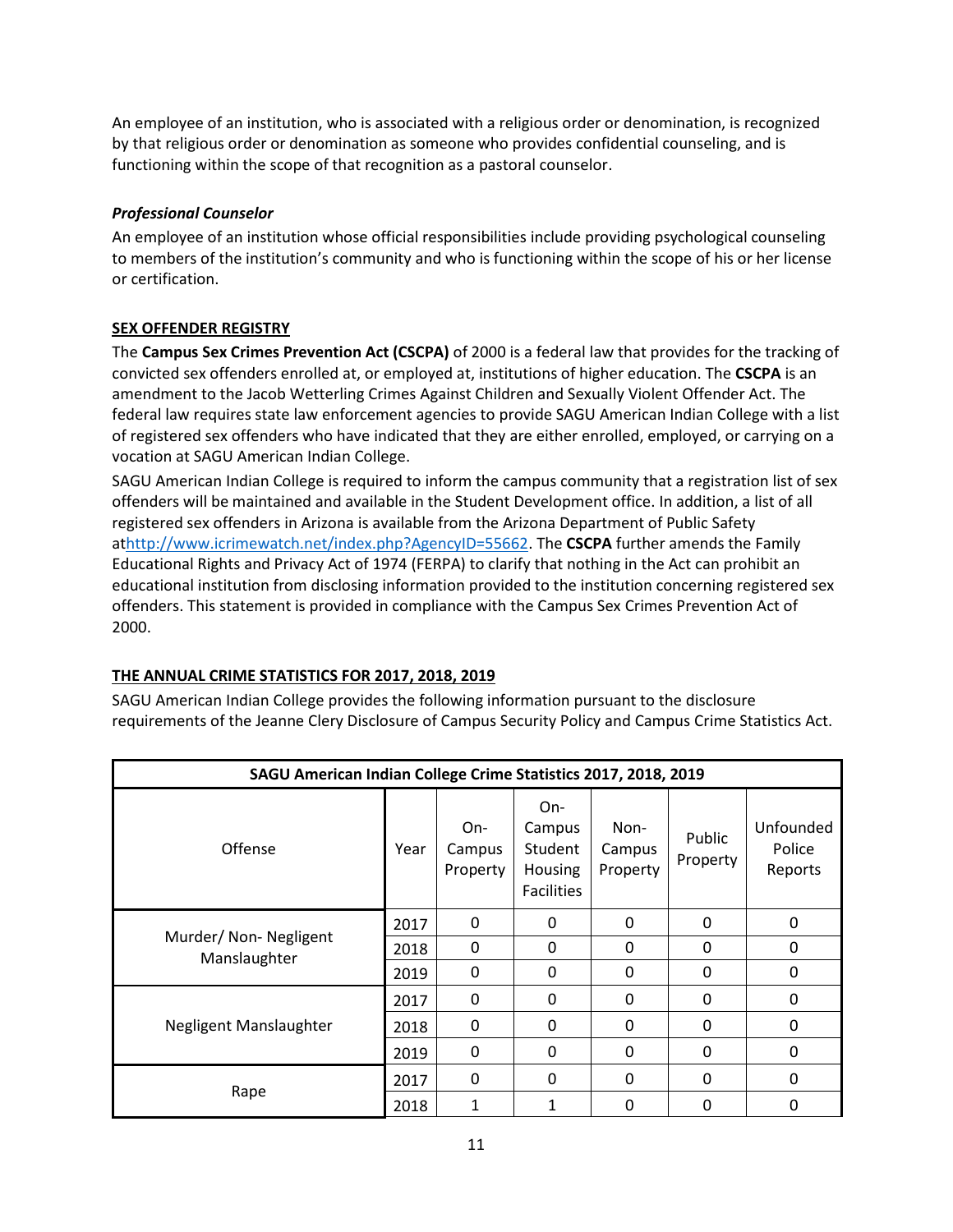|                                                 | 2019 | $\pmb{0}$ | 0           | 0         | $\pmb{0}$        | $\pmb{0}$   |
|-------------------------------------------------|------|-----------|-------------|-----------|------------------|-------------|
| Fondling                                        | 2017 | $\pmb{0}$ | 0           | 0         | 0                | 0           |
|                                                 | 2018 | 0         | 0           | 0         | 0                | 0           |
|                                                 | 2019 | 0         | 0           | 0         | 0                | 0           |
|                                                 | 2017 | $\pmb{0}$ | $\mathbf 0$ | 0         | $\boldsymbol{0}$ | $\pmb{0}$   |
| Incest                                          | 2018 | 0         | $\pmb{0}$   | 0         | $\pmb{0}$        | $\pmb{0}$   |
|                                                 | 2019 | $\pmb{0}$ | $\pmb{0}$   | 0         | $\pmb{0}$        | 0           |
|                                                 | 2017 | $\pmb{0}$ | 0           | 0         | 0                | 0           |
| <b>Statutory Rape</b>                           | 2018 | 0         | 0           | 0         | 0                | 0           |
|                                                 | 2019 | 0         | 0           | 0         | 0                | 0           |
|                                                 | 2017 | $\pmb{0}$ | 0           | 0         | $\pmb{0}$        | 0           |
| <b>Domestic Violence</b>                        | 2018 | $\pmb{0}$ | 0           | 0         | 0                | 0           |
|                                                 | 2019 | $\pmb{0}$ | $\pmb{0}$   | 0         | $\pmb{0}$        | $\pmb{0}$   |
|                                                 | 2017 | $\pmb{0}$ | 0           | 0         | 0                | 0           |
| <b>Dating Violence</b>                          | 2018 | 0         | 0           | 0         | 0                | 0           |
|                                                 | 2019 | 0         | 0           | 0         | $\pmb{0}$        | 0           |
|                                                 | 2017 | $\pmb{0}$ | 0           | 0         | $\boldsymbol{0}$ | $\pmb{0}$   |
| Stalking                                        | 2018 | $\pmb{0}$ | $\pmb{0}$   | 0         | $\pmb{0}$        | $\pmb{0}$   |
|                                                 | 2019 | $\pmb{0}$ | $\pmb{0}$   | 0         | $\boldsymbol{0}$ | 0           |
|                                                 | 2017 | $\pmb{0}$ | 0           | 0         | 0                | 0           |
| Robbery                                         | 2018 | 0         | 0           | 0         | 0                | 0           |
|                                                 | 2019 | 0         | 0           | 0         | 0                | 0           |
|                                                 | 2017 | $\pmb{0}$ | 0           | 0         | $\pmb{0}$        | 0           |
| Aggravated Assault                              | 2018 | $\pmb{0}$ | 0           | 0         | $\pmb{0}$        | $\pmb{0}$   |
|                                                 | 2019 | $\pmb{0}$ | 0           | 0         | $\pmb{0}$        | 0           |
|                                                 | 2017 | 0         | 0           | 0         | 0                | 0           |
| <b>Burglary</b>                                 | 2018 | 0         | 0           | 0         | 0                | 0           |
|                                                 | 2019 | 0         | 0           | 0         | 0                | 0           |
| Motor Vehicle Theft                             | 2017 | 0         | 0           | 0         | $\pmb{0}$        | 0           |
|                                                 | 2018 | $\pmb{0}$ | 0           | 0         | $\pmb{0}$        | 0           |
|                                                 | 2019 | $\pmb{0}$ | 0           | $\pmb{0}$ | $\pmb{0}$        | 0           |
| Arson                                           | 2017 | $\pmb{0}$ | 0           | 0         | $\pmb{0}$        | 0           |
|                                                 | 2018 | 0         | 0           | 0         | $\pmb{0}$        | 0           |
|                                                 | 2019 | $\pmb{0}$ | $\pmb{0}$   | 0         | $\pmb{0}$        | $\mathbf 0$ |
|                                                 | 2017 | $\pmb{0}$ | 0           | 0         | $\mathbf 0$      | 0           |
| Arrests: Weapons, Carrying,<br>Possessing, etc. | 2018 | $\pmb{0}$ | 0           | 0         | $\mathbf 0$      | 0           |
|                                                 | 2019 | $\pmb{0}$ | $\pmb{0}$   | $\pmb{0}$ | $\pmb{0}$        | 0           |
|                                                 | 2017 | $\pmb{0}$ | 0           | 0         | $\pmb{0}$        | 0           |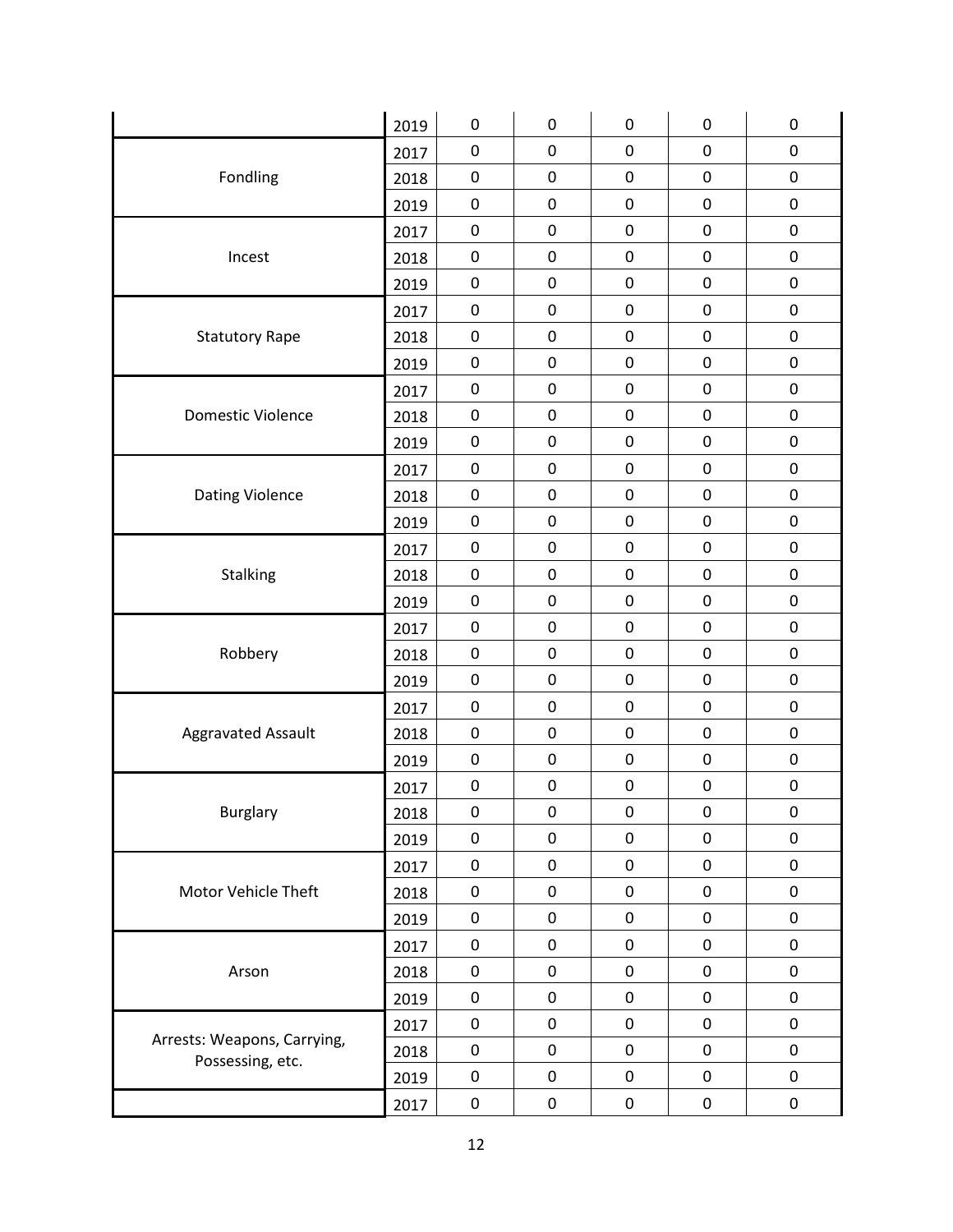| Disciplinary Referrals: Weapons,<br>Carrying, Possessing, etc. | 2018 | $\Omega$                 | 0              | <sup>0</sup> | <sup>0</sup> | 0        |
|----------------------------------------------------------------|------|--------------------------|----------------|--------------|--------------|----------|
|                                                                | 2019 | 0                        | 0              | 0            | 0            | 0        |
| <b>Arrests: Drug Abuse Violations</b>                          | 2017 | 0                        | 0              | 0            | 0            | 0        |
|                                                                | 2018 | 0                        | $\Omega$       | 0            | $\Omega$     | $\Omega$ |
|                                                                | 2019 | 0                        | 0              | 0            | $\Omega$     | 0        |
| Disciplinary Referrals: Drug Abuse<br><b>Violations</b>        | 2017 | $\Omega$                 | 0              | 0            | 0            | 0        |
|                                                                | 2018 | $\Omega$                 | $\Omega$       | 0            | 0            | $\Omega$ |
|                                                                | 2019 | $\overline{\mathcal{L}}$ | $\overline{2}$ | 0            | $\Omega$     | $\Omega$ |
| <b>Arrests: Liquor Law Violations</b>                          | 2017 | 0                        | 0              | 0            | 0            | 0        |
|                                                                | 2018 | $\Omega$                 | $\Omega$       | $\Omega$     | $\Omega$     | $\Omega$ |
|                                                                | 2019 | 1                        | 0              | 0            | $\Omega$     | $\Omega$ |
| Disciplinary Referrals: Liquor Law<br><b>Violations</b>        | 2017 | 0                        | 0              | 0            | 0            | 0        |
|                                                                | 2018 | 4                        | 4              | $\Omega$     | <sup>0</sup> | $\Omega$ |
|                                                                | 2019 | 4                        | 4              | O            | O            | 0        |

## **HATE CRIME REPORTING**

A Hate Crime is a criminal offense committed against a person or property which is Motivated, in whole or in part, by the offender's bias. Under Cleary, reportable bias Categories include race, gender, religion, sexual orientation, ethnicity, national origin, Disability, gender identity. The Student Development office, the Title IV Campus Coordinator and Residential Life Department will investigate to the full extent of the law that allow and turn the findings over to the proper authorities.

#### **There were no reported Hate Crimes for the years 2017, 2018, 2019.**

NOTE: Public Property Offenses are generally those reported by Phoenix Police Department, to have happened adjacent to the SAGU American Indian College Campus, as defined by Cleary Guidelines. Reported crimes may involve individuals not associated with the institution.

#### **SAGU AMERICAN INDIAN COLLEGE SEXUAL ASSAULT POLICY**

The SAGU AIC policy strictly prohibits sexual harassment, sexual assault, stalking, domestic violence, dating violence, and discrimination within the University community. Harassment on the basis of sex is a violation of Title IX of the Education Amendments Act of 1972 and Title VII of the Civil Rights Act of 1964. This policy applies equally to all members of the SAGU community: students, faculty, administrators, staff, contract employees and visitors. The mission of SAGU AIC is to educate the whole person in a context that fosters the development of humane values. SAGU AIC expects that all members of the University's community will conduct themselves in a responsible manner that shows respect for others and for the community at large. As a part of the larger community, SAGU AIC is subject to, abides by, and supports federal statutes, Arizona state statutes, and local ordinances regarding criminal conduct. SAGU AIC is committed to fostering a safe and supportive environment conducive to the academic pursuit and healthy personal development of all students. It is the intent of the University to provide safety and support to victims of sexual misconduct. Reports of sexual misconduct will be taken seriously,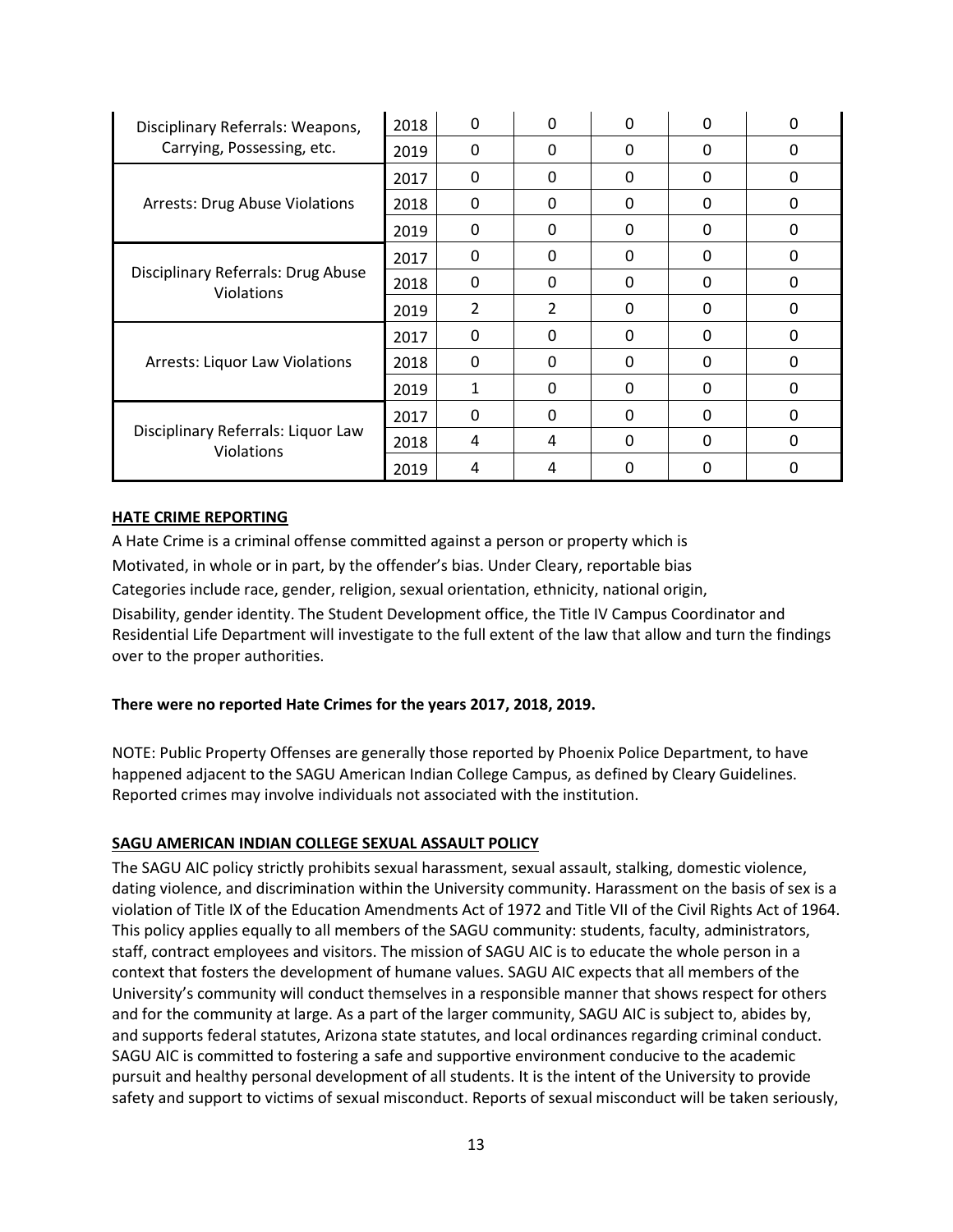and incidents will be responded to appropriately and in a timely manner. This policy strictly prohibits sexual misconduct by a student whether occurring on or off campus. Policy provisions for faculty and staff are contained in the employee handbooks. The University encourages individuals who believe they have been the victims of sexual misconduct to pursue on campus and criminal action against the alleged perpetrator.

#### **DEFINITIONS OF SEXUAL ASSAULT AND INTERPERSONAL VIOLENCE CRIMES**

**What is sexual violence?** Sexual violence means physical sexual acts perpetrated against a person's will or where a person is incapable of giving consent. A number of acts fall into the category of sexual violence, including rape, sexual assault, sexual battery and sexual coercion. All such acts of sexual violence are forms of sex discrimination prohibited by Title IX.

**What is considered sexual assault?** Sexual assault is any unwanted, non-consensual sexual contact against any individual by another. It often includes acts involving manipulation, physical force, or coercion. Here are some definitions relative to sexual assault: Domestic Violence - asserted violent misdemeanor and felony offenses committed by the victim's current or former spouse, current or former co-habitant, persons similarly situated under domestic or family violence law, or anyone else protected under domestic or family violence law. Dating Violence - violence by a person who has been in a romantic or intimate relationship with the victim.

Whether there was such relationship will be gauged by its length, type, and frequency of interaction. Stalking - a course of conduct directed at a specific person that would cause a reasonable person to fear for her, his, or others' safety, or to suffer substantial emotional distress. Consent is free and active agreement, given equally by both parties, to engage in a specific activity. Giving in is not the same as giving consent. Consensual sexual activity involves the presence of the word "yes" without influence or incapacitation of alcohol or other drugs, pressure, force, threat, or intimidation.

**What is considered sexual harassment?** Sexual harassment is unwelcome sexual advances, request for sexual favors, or other verbal or physical conduct of a sexual nature. Examples of behavior that could be considered sexual harassment or sexual misconduct include, but are not limited to unwelcome: (1) physical contact of a sexual nature including touching, patting, hugging, or brushing against a person's body; (2) explicit or implicit propositions of offers to engage in sexual activity; (3) comments of a sexual nature including sexually explicit statements, questions, jokes or anecdotes, remarks of sexual nature about a person's clothing or body, remarks about sexual activity, speculation about sexual experience; (4) exposure to sexually oriented graffiti pictures, posters, or materials; (5) physical interference with or restriction to an individual's movements.

## **RIGHTS OF THE COMPLAINANT AND RESPONDENT**

**Will the Title IX staff be sensitive to the needs of victims/survivors?** The Title IX staff will intentionally work to create a compassionate, sensitive environment to address the issues; offer an unbiased and transparent system for gathering facts; and connect all community members with appropriate support and resources.

**Is there a time limit for filing a sexual violence or harassment report**? There is no time limit for making a report. SAGU AIC encourages reporting an incident as soon as possible in order to maximize a prompt and effective response. The University does not, however, limit the time frame for reporting. If the respondent is no longer a student or employee, SAGU may not be able to take action against the respondent, but it will still seek to meet its Title IX obligation by taking steps to end the harassment, prevent its recurrence, and address its effects, when appropriate.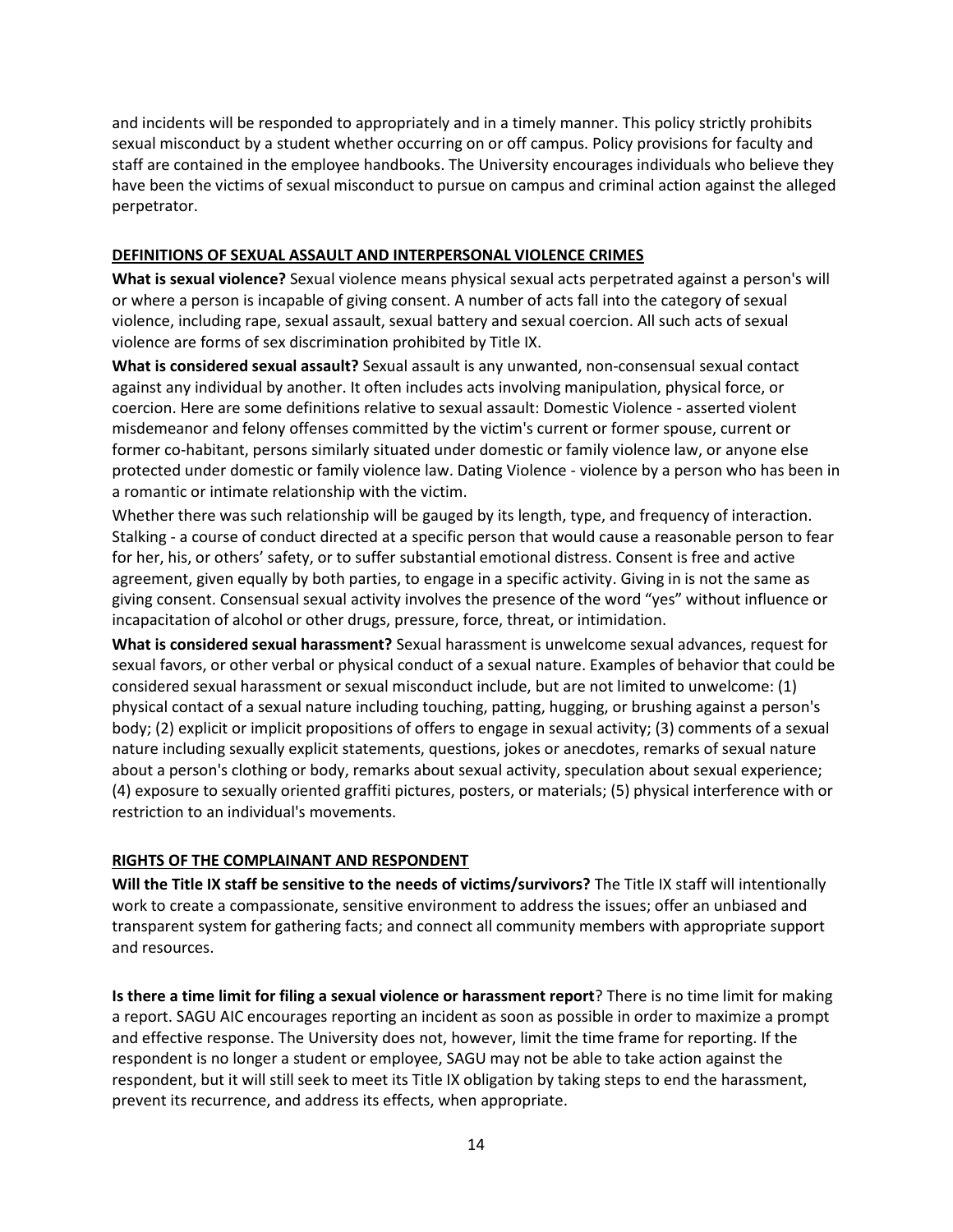**Will my complaint remain confidential?** The University will make all reasonable efforts to keep and protect the confidentiality of all parties involved, provided that it does not interfere with the University's ability to investigate and take corrective action.

**What will happen when a Title IX complaint has been made?** Once a complaint has been reported, an official investigation will be launched with the intent to resolve the complaint within a reasonable period of time. This investigation would include opportunity for all parties to present witnesses and other evidence to prove or disprove the complaint. Once a resolution has been reached, all parties will be notified of the verdict and the appeal process. SAGU will take steps to prevent any recurrence and to correct its discriminatory effects on the complainant and others, if appropriate. It should be noted that once a complaint of sexual violence or harassment has been made, the University is obligated by Title IX to complete the investigation.

**What are my rights as complainant (victim) or respondent (accused)?** Both the complainant and respondent have the following rights when a sexual violence or harassment complaint has been made:

- To be treated with respect and dignity.
- To receive assistance from the University in reporting the incident to law enforcement, if desired.
- To receive information about the process used in the investigation and appeal.
- To receive information about counseling support available.
- To privacy to the extent possible consistent with applicable law and University policy.
- To have an advisor present throughout the investigation process.
- To choose whether or not to participate in the investigation process.
- To a prompt and thorough investigation of the allegations.
- To have a reasonable time to provide information, to the investigator.
- To raise any question regarding a possible conflict of interest on the part of any person involved in the investigation or verdict.
- To appeal the decision and any sanctions made by the investigators.
- To written notification of the verdict and the outcome of any appeal.

**Someone has filed a complaint against me, what do I do?** If the behavior is brought to your attention, apologize; ask for a description of what was offensive and who found it offensive. Consider the following actions: · If you realize that you have been inappropriate, apologize as soon as possible. • Change your behavior. • Recognize that other steps may need to be 35 taken. • Be careful of inappropriate advice that would lead you to minimize or ignore this issue. • Seek the advice of appropriate University resources. • Attend sexual harassment training. • Know the policy on sexual harassment.

**If I have been the victim of, a witness to, or accused of sexual violence or sexual harassment what resources are available to me?** All members of the University community who have been involved in Title IX incidents are offered services provided by a counselor who does not provide counseling to any other person involved in a specific incident.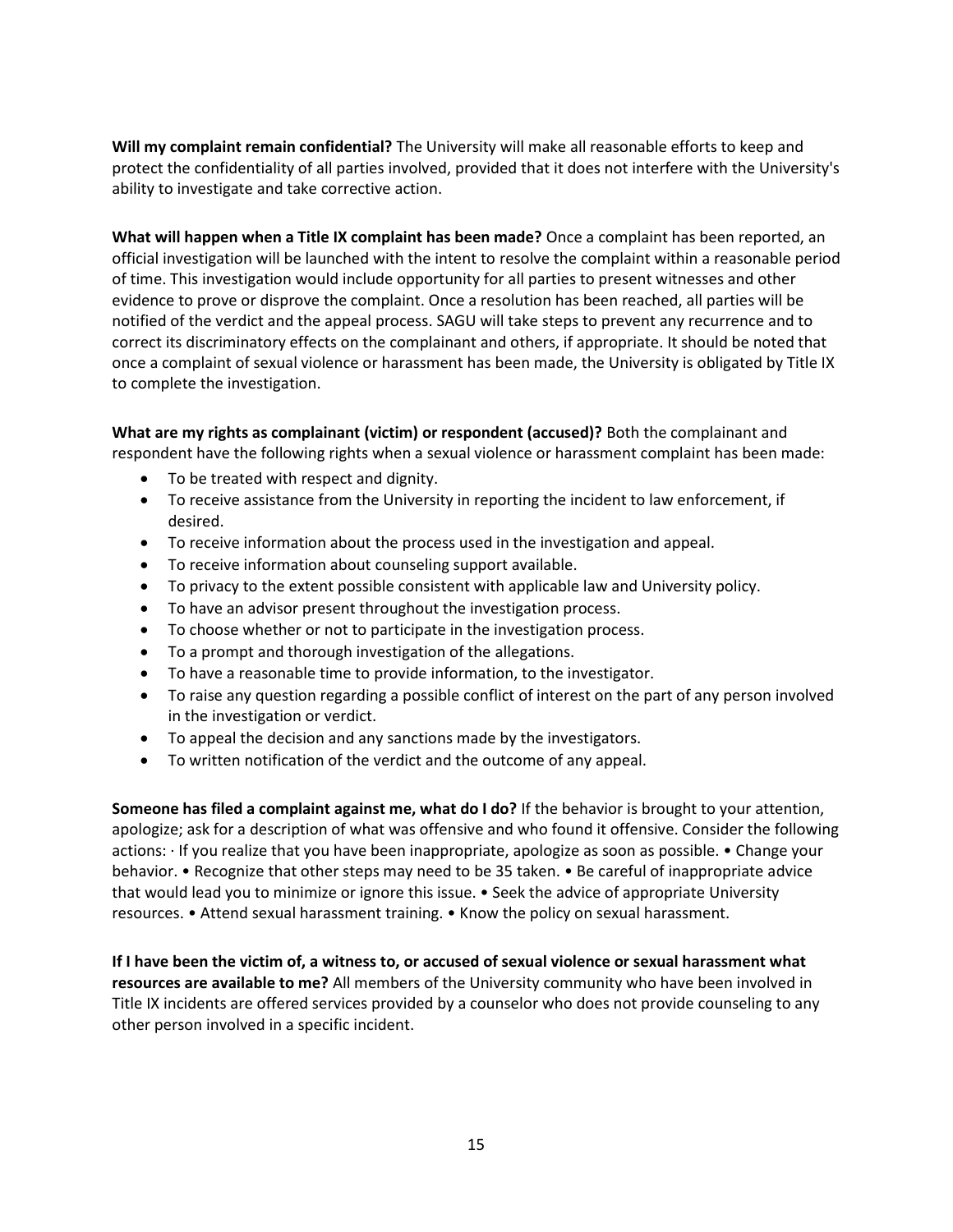## **CRISIS COUNSELING ASSISTANCE**

Campus Security, Residential Life, Student Development office, Staff and Faculty shall encourage the survivor to access support services from those specially trained to assist survivors of sexual assault, domestic violence, dating violence or stalking.

Counseling services, as well as support for domestic violence survivors can be accessed through the Student Development office at (602)944-335, ext. 223. In addition, Students can also use Warrior Care through Timely Md.

## **COMPLAINT PROCEDURE FOR SEXUAL ASSAULT AND VIOLENCE**

Any member of the SAGU American Indian College community (faculty, staff or student) having a complaint of domestic violence, dating violence, stalking, and/or sexual assault can report these offenses to the University Title IX Campus Coordinator, and/or the Director of Student Development. The SAGU main campus appropriate personnel will also be involved as they are trained annually in sexual assault and violence investigation and victim's rights. They will lead the investigation of allegations of domestic violence, dating violence, stalking, and/or sexual assault. Individuals issuing a complaint of domestic violence, dating violence, stalking, and/or sexual assault will be notified by University personnel how to file a report with SAGU American Indian College appropriate personnel and other appropriate law enforcement agencies. The individual issuing the complaint will be allowed to decide if he/she wants to file a report with the University or local law enforcement agency. An investigation of "SAGU American Indian College Student Code of Conduct" violations may continue even if the victim decides not to move forward with a report to the University and or local law enforcement agency.

Upon initial report, the victim of domestic violence, dating violence, stalking, and/or sexual assault will be provided written information on options to change academic, living, transportation, and/or work environments if the circumstances are relevant to the complaint of domestic violence, dating violence, stalking, and/or sexual assault. SAGU American Indian College personnel can take immediate action to protect a potential victim of domestic violence, dating violence, stalking, and/or sexual assault through providing assistance with protective orders and no contact orders, temporarily removing the alleged perpetrator from campus, moving the potential victim to a new residence, and/or relocating or changing the alleged victim's class and/or work schedule. SAGU American Indian College personnel will discuss with victims the importance of preserving evidence of the alleged offense. Methods of preserving evidence could be, but are not limited to: not showering or bathing, not discarding or washing clothing, not cleaning campus residence, and writing down all details of the incident and alleged perpetrator.

Also, upon initial report by the victim of domestic violence, dating violence, stalking, and/or sexual assault, he/she will be provided written information on counseling, mental health, physical health, victim advocacy, legal assistance, and other services available at SAGU American Indian College, SAGU, and at off-campus agencies. The alleged perpetrator will also be provided with the availability of these services.

SAGU American Indian College personnel will conduct a prompt, fair, confidential, and impartial investigation and resolution to the allegation of domestic violence, dating violence, stalking, and/or sexual assault. The victim and the alleged perpetrator may have an advisor of their choice at all hearings regarding the complaint. The advisor of choice may only speak privately to the person whom he or she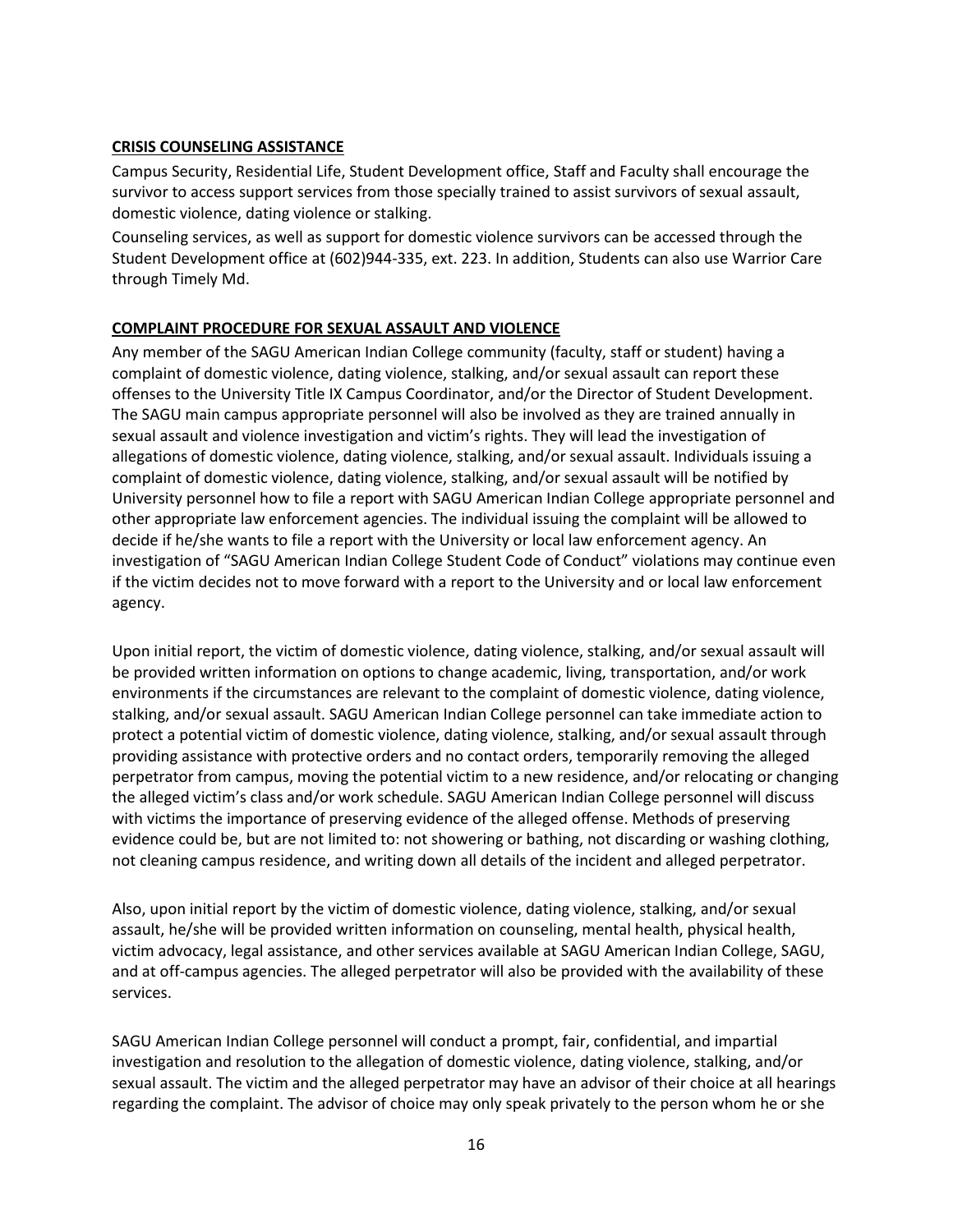accompanies (i.e., either the victim or perpetrator), and may not ask questions, assert objections or otherwise speak or address the investigators or tribunal during meetings or hearings. SAGU American Indian College personnel will utilize a preponderance of evidence standard through the investigation proceedings to determine the validity of the complaint of domestic violence, dating violence, stalking, and/or sexual assault.

All efforts will be made by SAGU American Indian College personnel to protect victim confidentiality including but not limited to: holding meetings with the victim in secure and private locations, redacting the victim's name from any publicly available records, including required timely warning notifications, and only involving University personnel essential to the investigation process.

The victim and the alleged perpetrator will receive simultaneous written notification of the outcome of the disciplinary hearing, the appeals process, any change to the results before the results are final, and when the results become final.

# **FORMAL APPEAL OF COMPLAINT FINDINGS**

If the victim or alleged perpetrator is not satisfied with the findings, he or she must send a formal written letter of appeal requesting a hearing to the Director of Student Development within five business days after receiving written notice of findings. The letter of appeal must fully describe the reasons for the appeal. Within ten business days after the Director of Student Development receives the letter of appeal, a hearing will be conducted before a grievance appeals committee.

The person pursuing the appeal and all affected parties will receive written notice of the designated date, time, and place of a hearing. The notice to the respondent will also include a copy of the letter of appeal filed with the President. A copy of the letter of appeal will be furnished to the committee when it convenes, along with any written information that may be provided by the respondent. Other individuals may be asked by the committee, in its discretion, to provide information. Upon completion of its meetings, the chair of the committee will submit a written report of the committee's finding and recommendations to the parties and the President within ten business days.

# **ACCEPTANCE OF APPEAL COMMITTEE'S REPORT**

If the President accepts the appeals committee's report, the committee's decision becomes final. The President shall determine the most appropriate person to be charged with overseeing the implementation of any and all recommendations contained in the report. If the President does not accept the committee's report, he will inform the parties in writing of his objections to the report and of his final decision in the case within five business days after receiving the committee's report. The Director of Student Development is charged with overseeing the implementation of the final decision.

# **GENERAL INSTRUCTIONS FOR COMPLAINT PROCESS OF DOMESTIC VIOLENCE, DATING VIOLENCE, STALKING AND/OR SEXUAL ASSAULT**

- All meetings related to domestic violence, dating violence, stalking, and/or sexual assault complaints are closed to the public except for the allowed advisor for the victim and alleged perpetrator.
- The University Title IX Campus Coordinator is the staff person responsible for coordinating this policy and for making sure all complaints are handled correctly.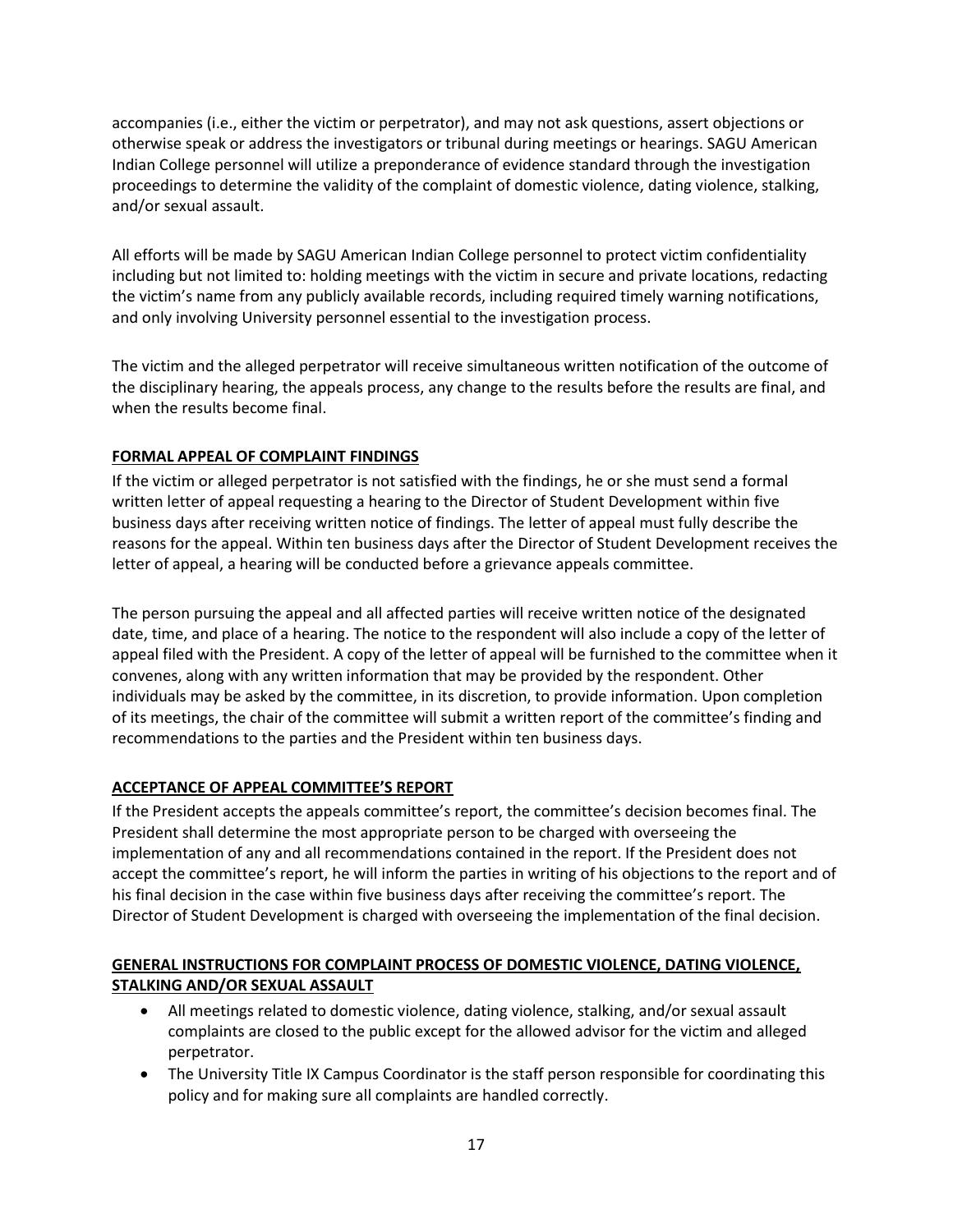• SAGU American Indian College prohibits its employees, and/or agents from retaliating against a person for bringing a complaint in good faith. Retaliation for bringing a complaint will not be tolerated by the University. Students should report retaliation immediately to the Director of Student Development and Residential Life. Institutional employees should report retaliation immediately to the campus Human Resources personnel.

## **POSSIBLE SANCTIONS FOR STUDENTS COMMITTING DOMESTIC VIOLENCE, DATING VIOLENCE, STALKING AND/OR SEXUAL ASSAULT**

A student who is found to have violated the SAGU American Indian College Sexual Assault and Violence Policy may be subject to one or more of the following sanctions.

## **Disciplinary Probation**

An official notification from the Student Development Office explaining the serious nature of the violation and outlining the terms of the disciplinary probation status. This condition serves to notify the student that he/she is not in good standing with the University for a stated period of time. Additional sanctions may be placed on the student during the time of probation. Any subsequent violation of University regulations during the probationary period will be evaluated within the context of the student's probationary status.

## **Mandatory Counseling, Discipleship, and/or Education/Treatment Programs**

University personnel may require a person who has committed domestic violence, dating violence, stalking, and/or sexual assault to participate in mandatory counseling sessions through the SAGU Counseling Center or designated off-campus treatment facility. Participation in intentional Christian discipleship may also be required of students who violate the sexual assault and violence policy. Participation in on-campus or off-campus education and treatment programs may also be required.

## **Restrictions from Extracurricular Activities**

A person who is found to have committed domestic violence, dating violence, stalking, and/or sexual assault may be restricted from participating in and attending any University sponsored event, program, activity, service assignment, and/or ministry occurring on-campus or off-campus.

## **Community Service**

An individual who has committed domestic violence, dating violence, stalking, and/or sexual assault may be sanctioned to participate in a determined amount of community service or ministry hours at a location to be determined by SAGU American Indian College personnel.

## **Parental Notification**

When appropriate and in accordance with the Family Educational Rights and Privacy Act, SAGU American Indian College personnel may notify a student's parents as a sanction in the disciplinary proceedings regarding a violation of the Sexual Assault and Violence Policy.

## **Dismissal from the Residence Halls/Apartments**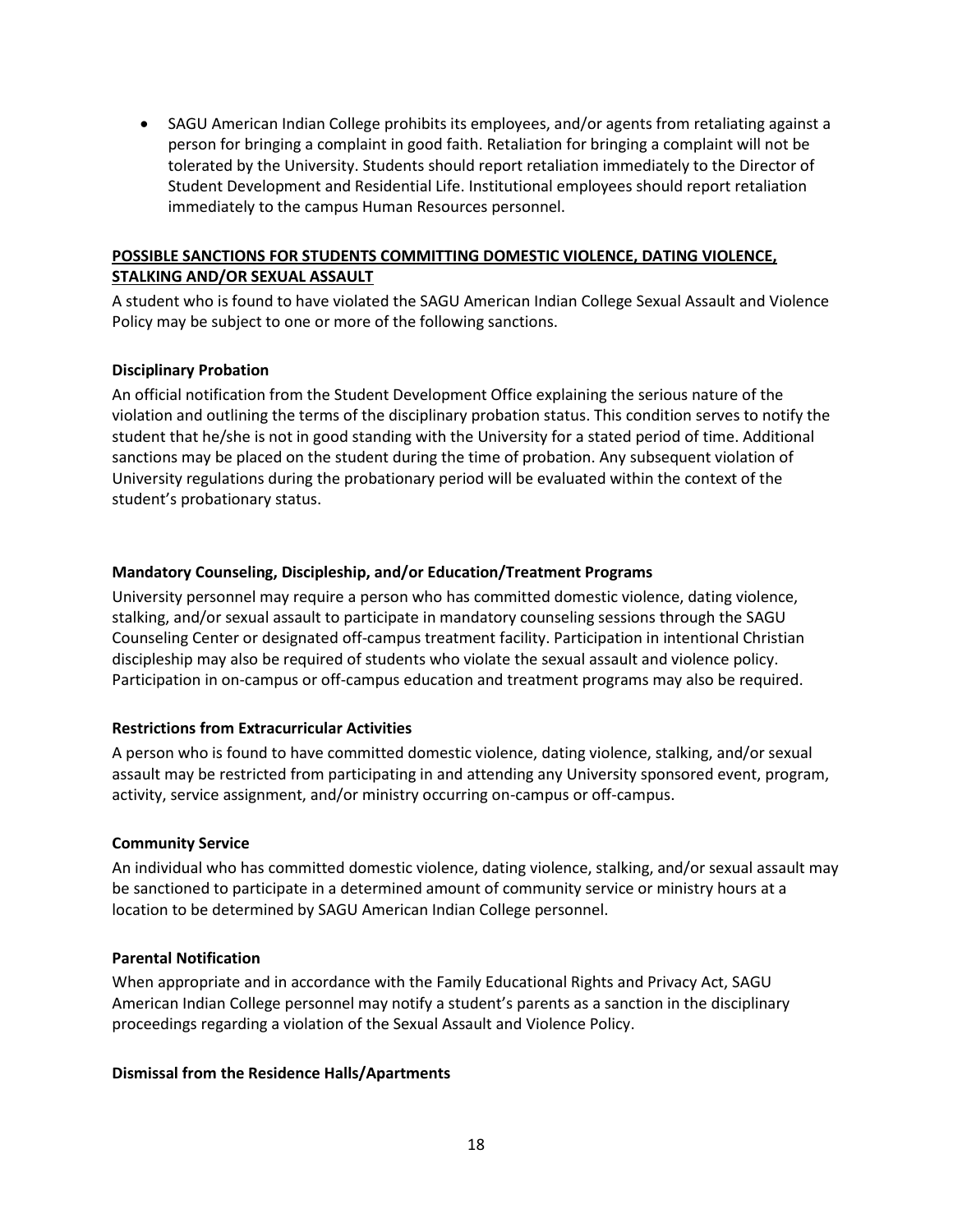An official notification will be sent from the Student Development office and/ or Residential Life informing the student that his/her housing agreement has been terminated for a specified period of time. The student may also be restricted from visiting the residence halls or apartments.

## **Move to Online Classes**

A student who is found to have committed domestic violence, dating violence, stalking, and/or sexual assault may be required to move to online classes to complete a semester or be restricted to taking only online classes for a specific period of time. The student may also have their campus access restricted or prohibited. A student who is required to transfer to online classes may be issued a criminal trespass order by SAGU American Indian College Administration.

## **Termination of Student Employment or Training Assignment**

A student who is found to have committed domestic violence, dating violence, stalking, and/or sexual assault may be terminated from University student employment, or may be separated from their internship, student teaching assignment, or field-based training assignment.

## **Removal or Reduction of Institutional Scholarship**

A student who is found to have committed domestic violence, dating violence, stalking, and/or sexual assault may have their institutional scholarship reduced or removed for a specified term or semester or for the duration of their University enrollment.

## **Suspension**

An official notice will be sent from the Student Development office terminating the student's status from the University for a specified or indefinite period of time during which the student may or may not be permitted on campus. During the time of suspension, the student may be issued a criminal trespass order by the SAGU American Indian College Administration prohibiting their access to the SAGU American Indian College campus.

## **Expulsion**

An official notice will be sent from the Student Development office permanently terminating an individual's student status from the University, including a possible restriction that the student will not be permitted on campus. An expelled student can be issued a criminal trespass order by the SAGU Administration prohibiting their campus access.

## **PROTECTIVE MEASURES FOR VICTIMS**

- Inform the victim of option to obtain protective orders, no contact orders, restraining orders, or similar orders issued by criminal or civil court
- Temporarily remove the alleged perpetrator from campus
- Move the victim to a new residence
- Relocate or change the victim's class and/or work schedule
- Provide a clear description of SAGU American Indian College's disciplinary process
- Provide contact information about existing counseling, health, mental health, victim advocacy, legal assistance, and other services available both on-campus and in the community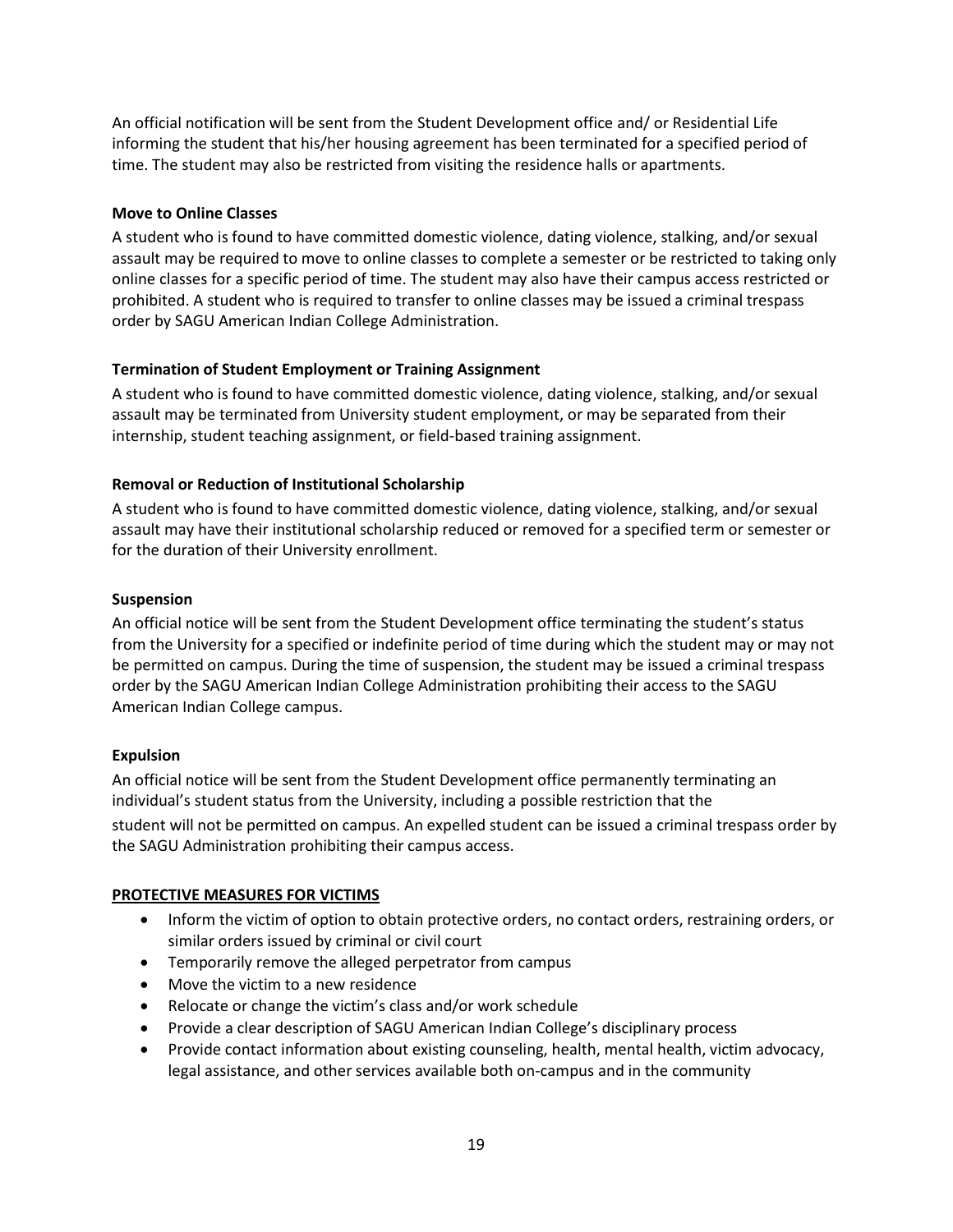## **EDUCATION AND TRAINING FOR SEXUAL ASSAULT AND INTERPERSONAL VIOLENCE**

SAGU AIC provides education and prevention programs related to domestic violence, dating violence, stalking, and/or sexual assault. Training titled Title IX and VAWA Training for Students is distributed to all students annually. Training titled Title IX for Faculty is distributed to all faculty and staff annually. This training video serves to assist SAGU administrators, faculty, and staff in developing educational programming, prevention strategies, and protective measures to prevent and reduce sexual assault and other acts of violence on the SAGU campus and among the University community. This training also provides information regarding the problems that result from sexual assault and violence and practical measures and suggestions on how the SAGU campus community should work in collaboration with other University employees, law enforcement, and internal/external support services in addressing these issues and in supporting victims and restoring survivors of sexual assault and interpersonal violence.

Prevention programs are provided for new, incoming students and new employees of SAGU and ongoing prevention programs for students, faculty, and staff. Primary prevention programs for new students are completed during the S3 class for new students and other training classes are led by the Director of Student Development and Residential Life personnel. Prevention strategies are also discussed at mandatory housing meetings that occur annually. These mandatory housing meetings include new and returning students. Each of these education programs include the reading of the official SAGU statement prohibiting domestic violence, dating violence, stalking, and sexual assault. The definitions of consent, domestic violence, dating violence, stalking, and sexual assault are provided to all students during each of these prevention sessions. At each of these primary prevention discussions, students are also informed of how they are able to report domestic violence, dating violence, stalking, and sexual assault to University officials and local law enforcement. The primary prevention sessions also provide students with possible warning signs of abuse in a relationship. The appropriate definitions of domestic violence, dating violence, stalking, and sexual assault are also provided to all students annually in writing along with the official University statement prohibiting these offenses and the safe and confidential ways to report possible offenses.

Prevention programs for new faculty and staff occur during new faculty and staff orientation annually and are led by the Director of Student Development. Special faculty and staff meetings are held each year to discuss prevention of domestic violence, dating violence, stalking, and sexual assault and the role of faculty and staff in reporting these offenses in a safe and confidential manner. Each of these faculty and staff meetings and trainings include the reading of the official SAGU statement prohibiting domestic violence, dating violence, stalking, and sexual assault. The definitions of consent, domestic violence, dating violence, stalking, and sexual assault are provided to all faculty and staff during each of these prevention sessions. Faculty and staff are also provided with possible warning signs of abuse in a relationship in order to quickly recognize potential issues among students.

Each year, the Title IX Coordinator sends a letter to all faculty and staff with the appropriate definitions of domestic violence, dating violence, stalking, and sexual assault along with the official University statement prohibiting these offenses and the safe and confidential ways to report possible offenses.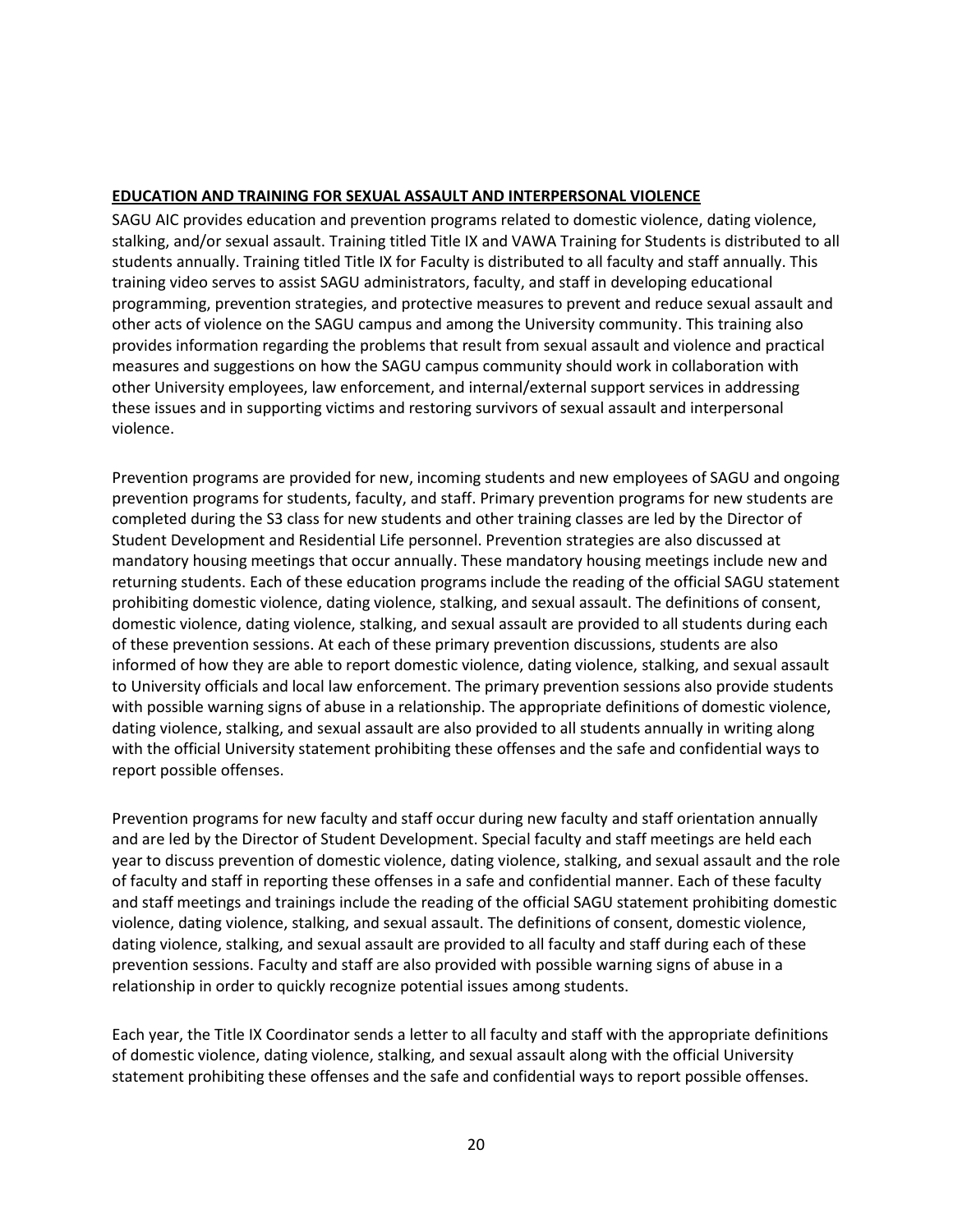## **HOW PREVALENT ARE THESE CRIMES?**

Although there is relatively little research that has specifically addressed the experiences of college students with sexual assault and interpersonal violence, those that have been published reinforce the need to make the prevention of these crimes a priority on every college campus.

The most recent major studies of campus crime reported that approximately 25 percent of college women were sexually assaulted during their college years, that as many as 50 percent of college students experienced dating violence while in college, that 13 percent of college women were stalked while in college.<sup>3</sup>

Re-victimization is of particular concern for female college students. Those who enter college with a history of childhood and adolescent victimization are at the highest risk of being sexually assaulted again during their college years and are particularly vulnerable during their freshman year when compared with their non-victimized peers. A female college student sexually assaulted during any year of college is at greatest risk to be sexually assaulted again in the same year.<sup>4</sup>

In a 2005 study conducted by the American Association of University Women, it was reported that a majority of both male and female college students had experienced harassment from their fellow students, faculty members and campus employees. Approximately one-third of those incidents occurred in the student's first year of college.

# **What Are The Reporting Rates For These Crimes?**

The research indicates the majority of cases involving sexual assault and other forms of interpersonal violence go unreported. Fewer than 5 percent of campus sexual assaults are reported to the police.<sup>5</sup> When a student shares information with a campus administrator – be it staff, coach or other official of the institution – that report must be formally shared with the appropriate institutional staff to ensure that required protocol is followed. When survivors do not report, or when reporting does not result in appropriate protocol compliance, survivors may not receive the resources that could alleviate their suffering and help them recover as quickly and completely as possible.

Because of the underreporting of sexual assaults and other violent crimes and the increased cost to victims who do not get appropriate help as soon as possible, the American College Health Association recommends that students who voluntarily report acts of violence not be sanctioned

for the presence or consumption of alcohol if alcohol use has co-occurred with the violent act.<sup>6</sup>Victims, bystanders and others who become aware of acts of sexual assault and interpersonal violence must feel safe to report them without fear of exposing themselves to sanctions.

# **Are Alleged Perpetrators Sometimes Falsely Accused?**

Many thoughtful and responsible people are concerned with damage to the lives of those who are falsely accused of sexual assault. It is important to protect the rights of the accused as well as those of survivors. That understanding needs to be balanced by the knowledge that deliberately false or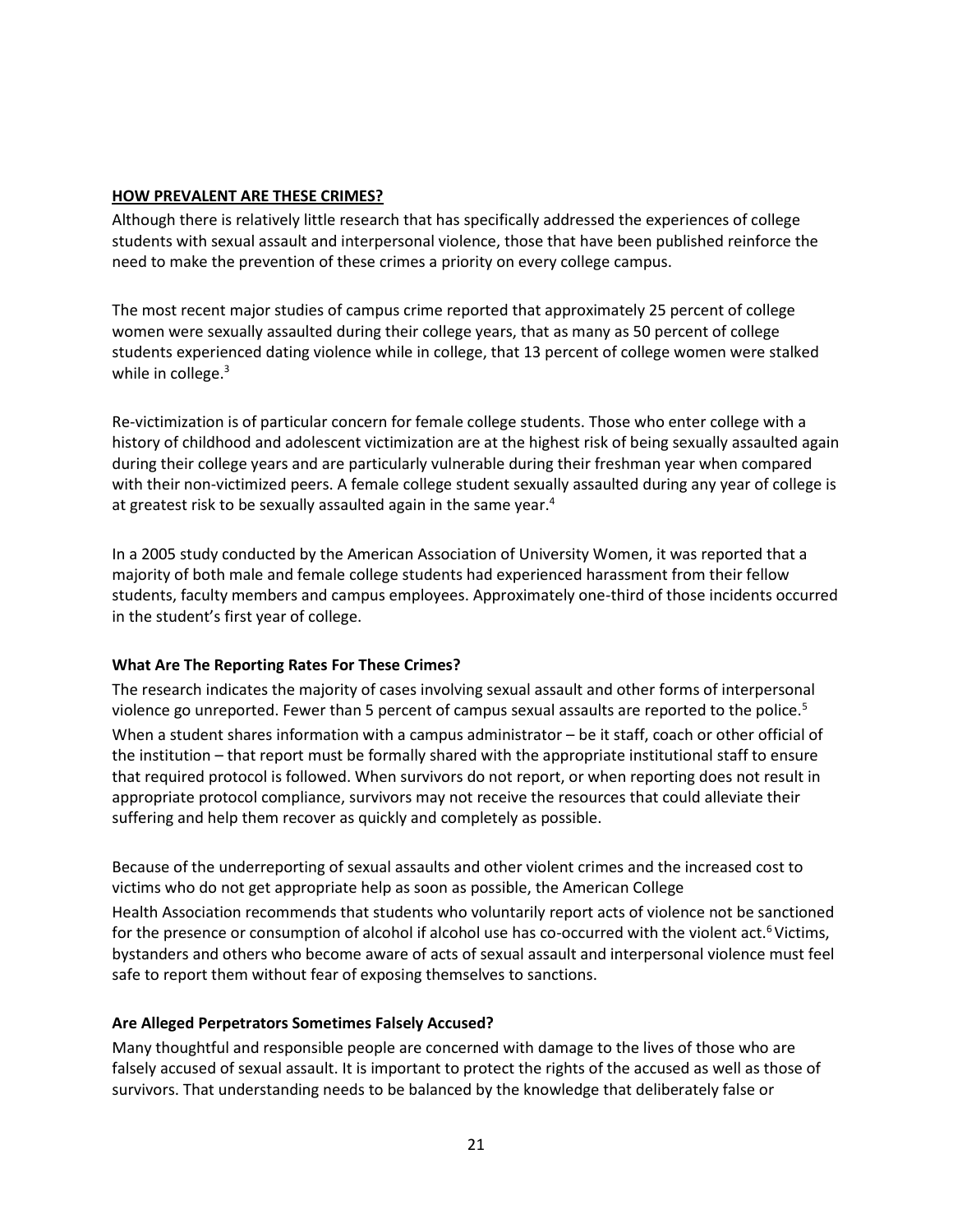unfounded accusations occur in an estimated 2-10 percent of all reported sexual assault cases.<sup>7</sup> Of those individuals who are accused of rape, only about 10 percent are arrested $8$  and fewer than 4 percent of those arrests lead to conviction.<sup>9</sup> Not being charged with or being acquitted of sexual assault may mean there was insufficient evidence to convict under a particular state's laws. Also, in the case of a sexual assault, especially rape, the victim often does not feel emotionally capable of enduring the grueling and often humiliating cross-examination in a trial. It is clear from the reported research that most rapists are not being held accountable for their crimes.

## **What Effects Are Experienced By Survivors Of Sexual Assault Or Interpersonal Violence?**

Even without knowing the exact prevalence of these issues, it is clear that some college students and student-athletes are dealing with the pain and damage caused by acts of violence. Survivors of sexual assault and interpersonal violence can experience physical, emotional, cognitive, social, legal and financial trauma. Unresolved trauma often leads to poor self-image, increased physical ailments, compromised cognitive functioning, sleep disturbances, emotional problems (including post-traumatic stress disorder), disruptions in relationships and a general lowering of the quality of life. Students who are survivors of violence often experience a negative impact on their academic performances, relationships with peers and the ability to be involved in or benefit from campus life.<sup>10</sup>

Survivors of sexual assault or rape often have future problems with intimate or romantic relationships. Both male and female student-athletes who have been sexually assaulted in the previous 12 months report three times higher rates of suicidal thoughts than other non-victimized student-athletes.<sup>11</sup> In addition to the direct victims of sexual assault and interpersonal violence, bystanders or witnesses to traumatic events have cognitive and emotional responses to the event simply by virtue of their exposure.

# **Who Is Committing These Crimes?**

Research has shown males are, overwhelmingly, the most frequent perpetrators of sexual assaults on both males (93 percent of the time) and females (98 percent of the time).<sup>12</sup> In a study of college students, each rapist committed an average of 5.8 rapes. In that study, the 120 male college student rapists (identified by subjects voluntarily and anonymously admitting to different acts of violence) were responsible for a combined total of 1,225 separate acts of violence.<sup>13</sup> Therefore, it appears a small percentage of college men (approximately 6 percent) are sexual assault repeat offenders or sexual predators.<sup>14</sup>

# **What Are The Predominant Risk Factors To Commit Or Be Victimized By These Crimes?**

Alcohol: The use of alcohol is one of the behaviors most strongly correlated with sexual assault and interpersonal violence. Alcohol is implicated in 50-70 percent of all college sexual assault cases.<sup>15</sup> In a 2002 study, 80.8 percent of respondents who reported raping women indicated their victims were incapacitated by alcohol or another drug at the time of the sexual assault.<sup>16</sup> In a 2004 study, nearly three-quarters (72 percent) of college women who had been raped were too intoxicated to give or refuse consent.<sup>17</sup>

For college couples, the second-highest predictor for relationship assault or domestic violence by either the male or female partner was the use of alcohol. For those couples, alcohol use led to a fivefold increase in the probability of relationship violence.<sup>18</sup> SAGU American Indian College prohibits the use of alcohol on campus and off campus.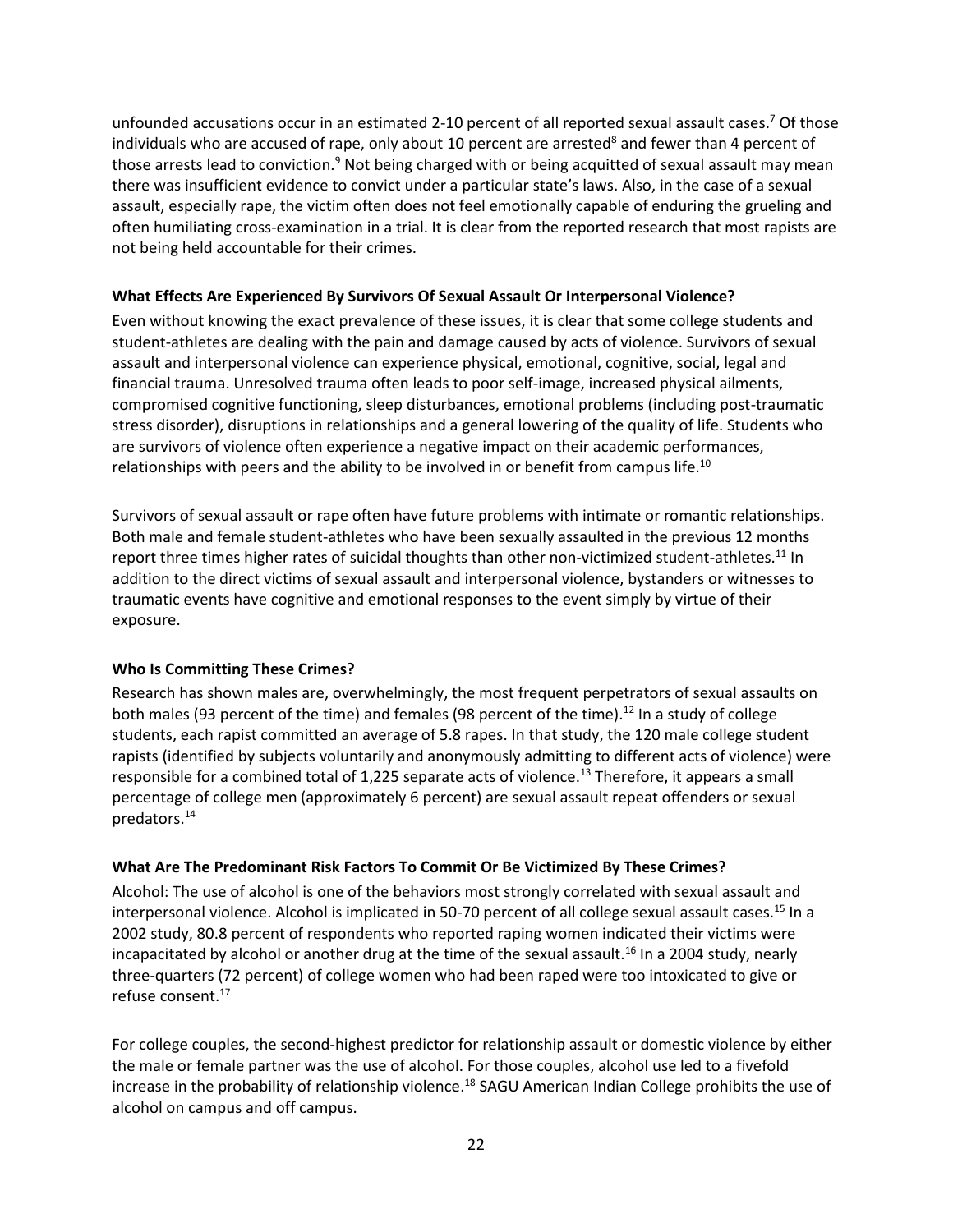Other risk factors for being a victim: Risk factors increase vulnerability in the eyes of a predator, which is looking for a target of his violence. Other than alcohol, some factors that increase the probability a college student will be a victim of sexual assault or interpersonal violence includes being female, being a freshman, and having a prior history of victimization or abuse that has gone untreated. If an individual has experienced repeated exposures to sexual, verbal, physical and/or emotional abuse that began at an early age, that individual will be particularly vulnerable to being involved in acts of violence while in college. The risk of victimization is also increased by being in isolated situations where the potential victim is separated from others who might intervene, such as alone with the perpetrator(s) in a dorm room, vehicle or house.

Other risk factors for being a perpetrator: Sexual violence is at its heart about power and control, including how these issues have existed in the perpetrator's personal history. The probability of an individual perpetrating a sexual assault or other act of interpersonal violence may be increased if an individual has a history of being abused or sexually violated. Many perpetrators have themselves been mistreated and victimized by more powerful and controlling individuals. Other factors that increase the probability an individual will perpetrate a sexual assault or act of interpersonal violence include having a lack of appropriate supervision, a power-based and exploitation-based belief of what it means to be male or masculine, previous felony arrests, male peers who hold rape-supportive attitudes, poor impulse control, anger management issues, or past involvement in an aggression-based or power-based relationship.

## **References:**

This section was adapted from the NCAA's resource, Addressing Sexual Assault and Interpersonal Violence (2014)

1White House Council on Girls and Women and the Office of the Vice President. (2014). Rape and sexual assault: A renewed call to action.

2White House Task Force to Protect Students from Sexual Assault. (2014). Not alone.

3Fisher, B.S., Cullen, R.T., & Turner, M.G. (2000). The sexual victimization of college women. Washington, DC: National Institute of Justice, U.S. Department of Justice.

4Smith, P.H., White, J.W., & Holland, L.J. (2003). A longitudinal perspective on dating violence among adolescents and college age women. American Journal of Public Health, 93(7), 1104-1109.

5Fisher, B.S., Cullen, F.T., & Turner, M.G. (2000). The sexual victimization of college women. National Institute of Justice, Bureau of Justice Statistics.

6American College Health Association. (2007). Position statement on preventing sexual violence on college and university campuses. Linthicum, MD.

7Lonsway, K.A., Archambault, J., & Berkowitz, A. (2007). False reports: Moving beyond the issue to successfully investigate and prosecute non-stranger sexual assault. End Violence Against Women International.

8Federal Bureau of Investigation. (2006-2010). FBI Uniform Crime Reports. Washington, DC.

9U.S. Department of Justice. Felony defendants in large urban counties: Average of 2002-2006. Washington, DC.

10American College Health Association. (2008). Shifting the Paradigm: Primary prevention of sexual violence. Linthicum, MD.

11NCAA. (2012). Student-Athlete Social Environment Study.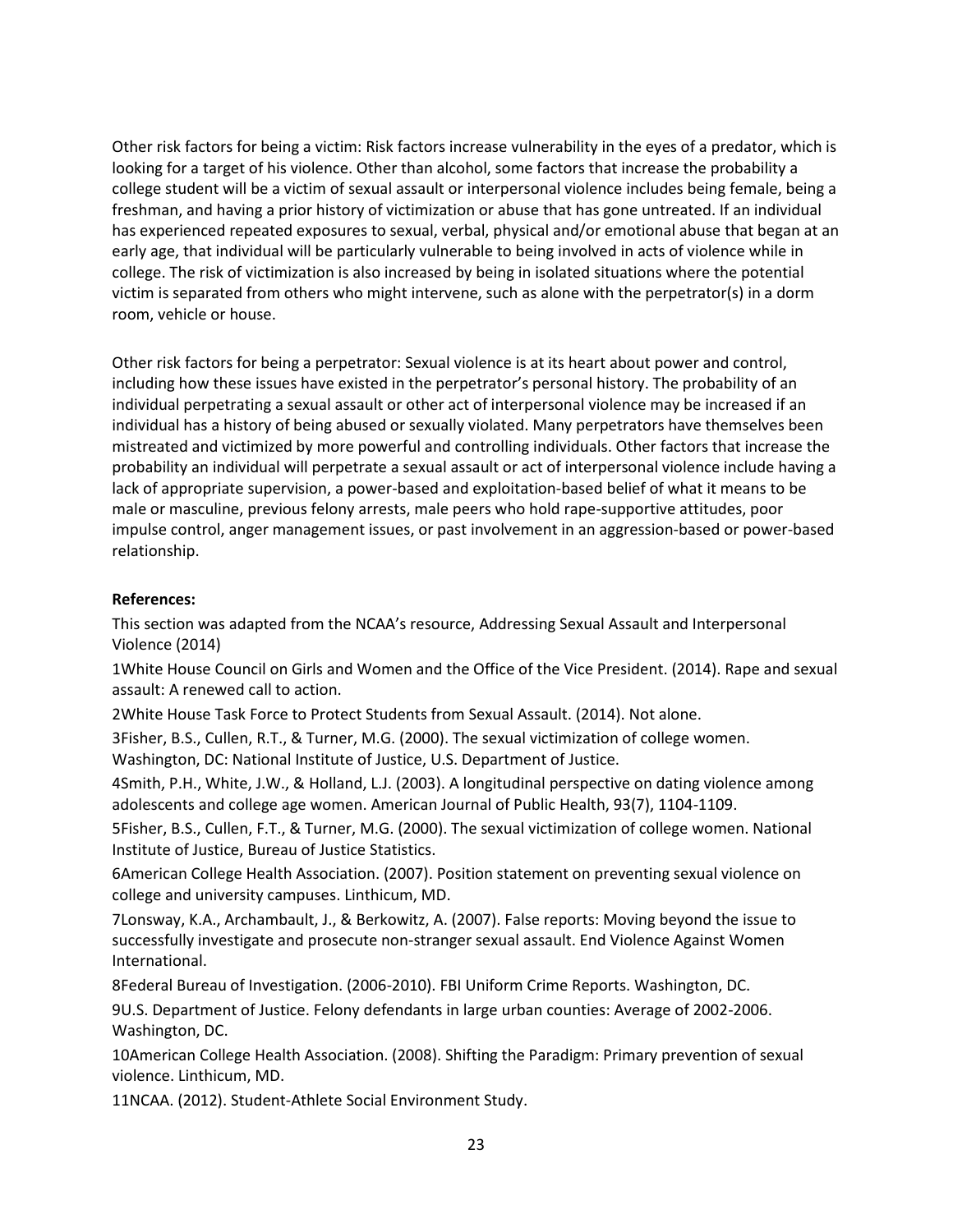12Black, et. al. (2011).

13Lisak, D., & Miller, P.M. (2002). Repeat rape and multiple offending among undetected rapists. Violence and Victims, 17(1).

14Black, et al. (2011).

15Abbey, A., Zawacki, T., Buck, P.O., Clinton, A.M., & McAuslan, P. (2001). Alcohol and sexual assault. Retrieved from http://pubs.niaaa.nih.gov/publications/arh25-1/43-51.htm 16Lisak & Miller. (2002).

17Mohler-Kuo, M., Dowdall, G., Koss, M., & Wechsler, H. (2004). Correlates of rape while intoxicated in a national sample of college women. Journal of Studies on Alcohol, 65, 37-45.

18Luthra, R., & Gidyz, C.A. (2006). Dating violence among college men and women: Evaluation of a theoretical model. Journal of Interpersonal Violence, 21, 717

## **POSITION STATEMENT ON PREVENTING SEXUAL ASSAULT AND INTERPERSONAL VIOLENCE**

Sexual violence is a serious problem that can have lasting, harmful effects on victims and their family, friends, and communities. The purpose and end objective of sexual violence prevention is simple—to stop it from happening before it ever begins.

Prevention efforts should ultimately decrease the number of individuals who perpetrate sexual violence and the number of individuals who are sexual violence victims. Many prevention approaches aim to reduce risk factors and promote protective factors for sexual violence. At SAGU American Indian College, comprehensive prevention strategies are designed to address factors at each of the levels that influence sexual violence—the individual, relationship, community, and society.

The most common prevention strategies currently focus on the victim, the perpetrator, witnesses, or bystanders. Strategies that aim to equip the victim with knowledge, awareness, or self-defense skills are referred to as risk reduction techniques. Strategies targeting the perpetrator attempt to change risk and protective factors for sexual violence in order to reduce the likelihood that an individual will engage in sexually violent behavior. All levels of prevention are necessary to stop the occurrence of sexual violence and to significantly improve the health status of our SAGU American Indian College campus community. True primary prevention is population-based using environmental and system-level strategies, policies, and actions that prevent sexual violence from initially occurring.

Sexual violence prevention activities include those that are aimed at addressing the domains of influence of potential victims, perpetrators, and bystanders. The creation of a living and learning environment free of sexual violence is the ultimate goal. This vision requires a cultural shift that moves beyond the mere prevention of violence towards a community that adopts healthy and caring sexual attitudes and practices. Faculty, staff, administrators, and students must play key roles in the creation of a campus culture that reflects civility, honor, respect, and nonviolence.

The goal of bystander prevention strategies is to change social norms supporting sexual violence and empower men and women to intervene with peers to prevent an assault from occurring. Bystander techniques are skills that allow students, faculty, and staff to recognize the continuum of violence and empower them to intervene, prevent, or stop inappropriate comments and actions. SAGU American Indian College's bystander prevention measures foster a culture shift from bystander apathy to bystander intervention, thus creating a culture in which violence cannot occur.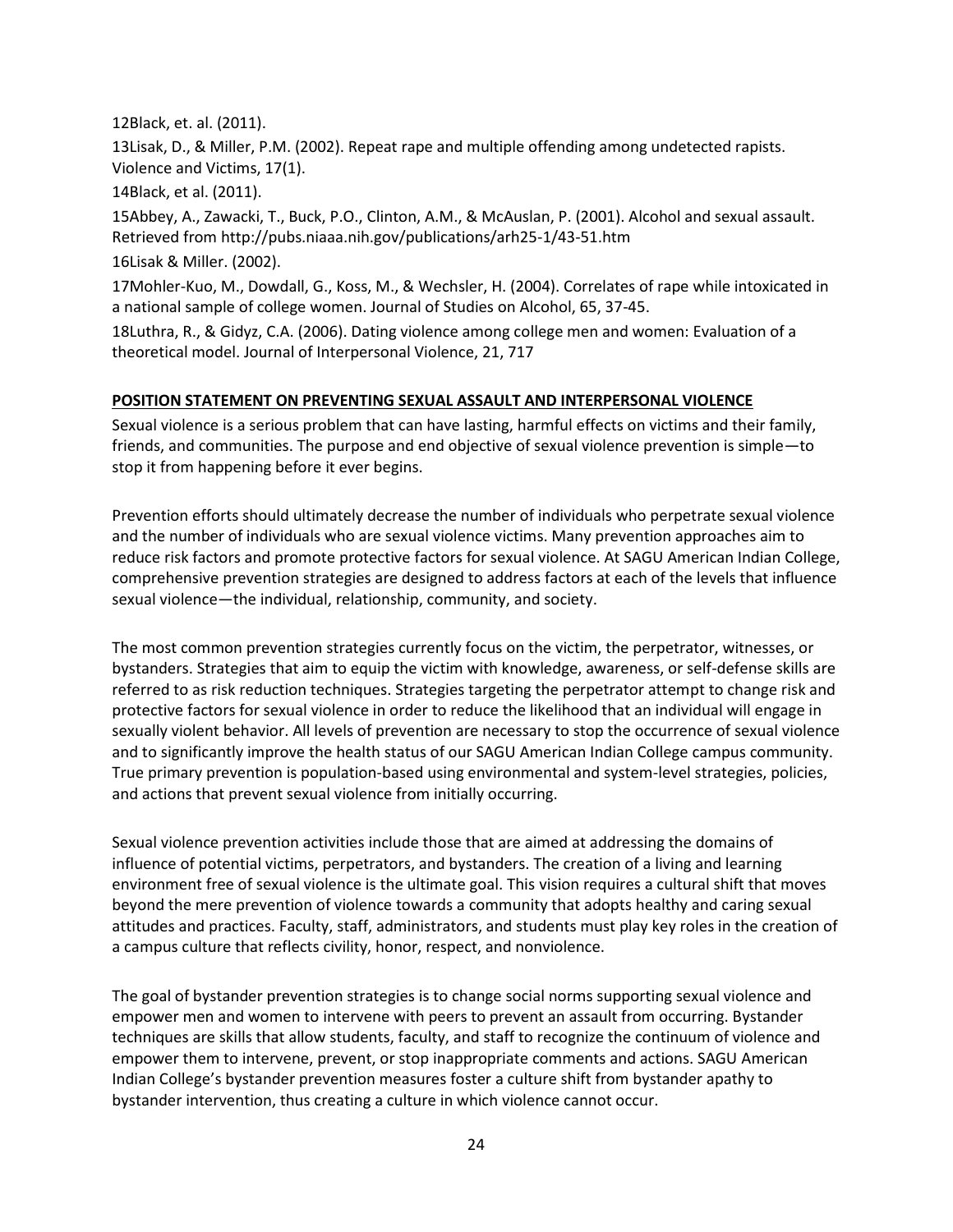Successful primary prevention of sexual violence requires recognition of the problem at the highest levels of campus leadership. Efforts to prevent sexual violence are multifaceted and include but not be limited to such strategies as classroom discussions, health promotion programs, publicity, peer education, and discussions during student health, mentoring, and counseling services visits.

A critical component of SAGU American Indian College's successful primary prevention of sexual violence is its recognition as a public health issue that involves both men and women. We encourage the commitment of men to serve as positive role models for other men to be intolerant of sexual violence. SAGU American Indian College promotes a campus culture with programs that provide continuous opportunities that empower women to develop self-respect, self-esteem, and assertiveness. Alcohol and drug use and abuse are associated with the majority of incidents of campus sexual assaults. The University promotes awareness initiatives related to alcohol and drug use/abuse and their relationship to sexual violence.

This position statement on sexual assault and interpersonal violence prevention was adapted from SAGU Main Campus and the American College Health Association's Toolkit, Shifting the Paradigm: Primary Prevention of Sexual Violence.

# **GUIDING PRINCIPLES**

Prevention is the cornerstone of SAGU American Indian College's sexual assault and interpersonal violence prevention and education program. Program activities are guided by a set of prevention principles that include:

- Preventing first-time perpetration and victimization
- Reducing modifiable risk factors while enhancing protective factors associated with sexual violence perpetration and victimization
- Using the best available evidence when planning, implementing, and evaluating prevention programs
- Incorporating behavior and social change theories into prevention programs
- Using population-based surveillance to inform program decisions and monitor trends;
- Evaluating prevention efforts and using the results to improve future program plans.

## **PREVENTING SEXUAL VIOLENCE THROUGH EMPOWERING CAMPUS BYSTANDERS**

A promising approach to preventing interpersonal violence is to teach and encourage bystanders to intervene with peers and support potential or actual victims. A "bystander" is a friend, classmate, teammate, coworker, teacher, family member, or stranger who is aware of or observes situations and interactions that could lead to sexual harassment, intimidation, coercion, or assault.

The purpose of bystander intervention education is to increase awareness and understanding of the problem, increase feelings of responsibility to solve this problem, increase commitment to act, and to empower people to act both individually and collectively. By fostering a sense of caring and community, campus cultures can be transformed and become safer.

Everyone in the campus community has a role to play, including professors, administrators, healthcare professionals, student leaders, graduate assistants, clerical staff, etc. Student behavior is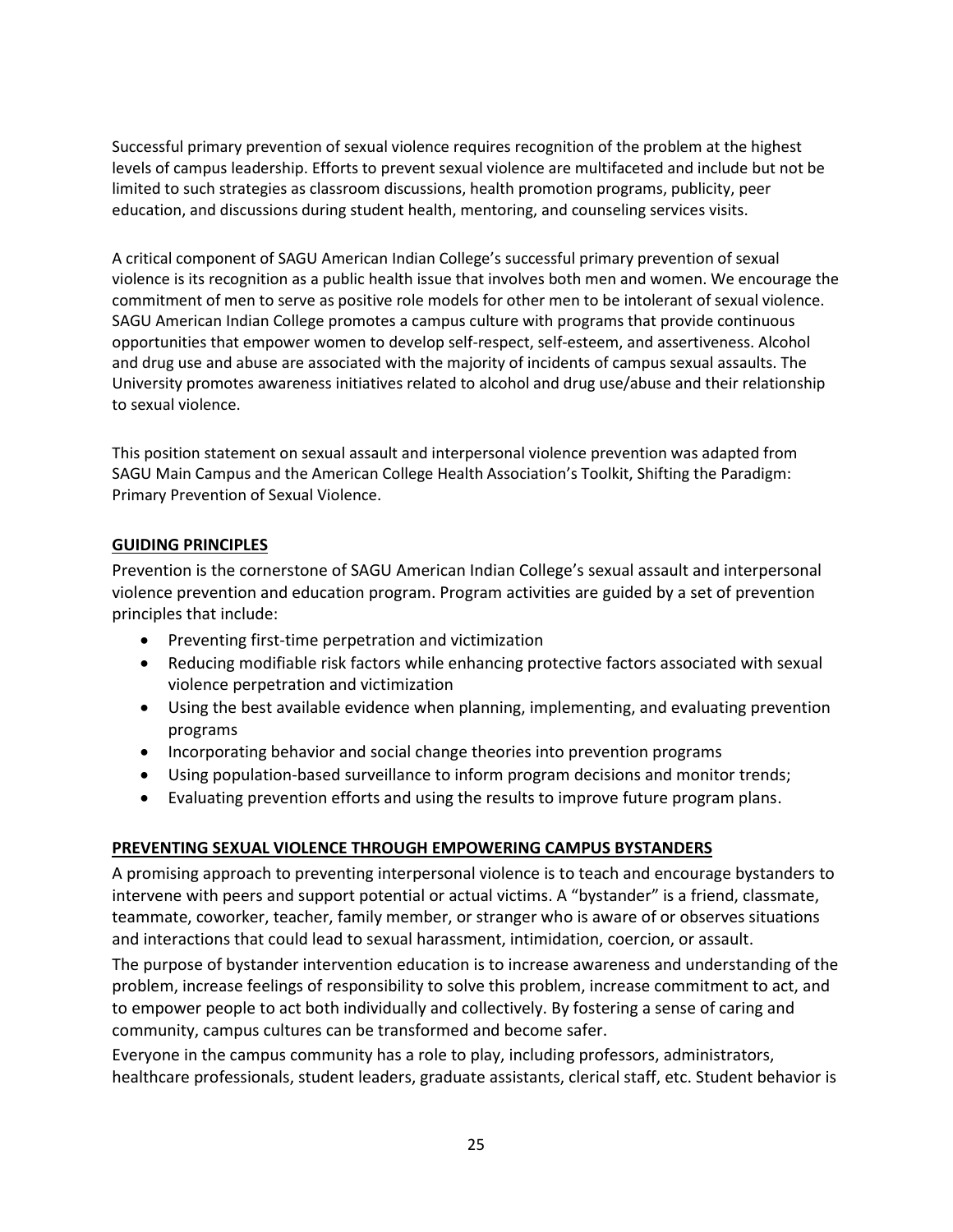greatly determined by prevailing cultural and social norms governing sexual attitudes and behaviors in society.

## **BYSTANDER INTERVENTION KEY COMPONENTS**

- Role modeling is crucial
- Entire campus community has a stake
- Support bystander intervention on campus
- Teach skills to intervene
- Obtain commitment to intervene
- Teach how to interrupt a possible sexual assault
- Reduce defensiveness to the message

Bystander interventions include a full range of options and levels of action, from speaking to a resident assistant about an encounter in a residence hall to calling the police. Interventions can occur with friends, acquaintances, and strangers…professors, [crisis] hotline staff, counselors, roommates, and others. Some interventions are best done by a group of friends and others are more effective in private, side conversations. Staying safe is always emphasized and balanced with keeping others safe. When people feel seriously threatened, the Student Development office should be called.

## **SAGU AIC'S RESPONSE TO OUR SEXUAL ASSAULT POLICY**

In our Annual Student Handbook policy which is available on our website we address Sexual Assault, Sexual Harassment, Abuse, Rape, Stalking and other Sex offenses. We go into detail on our policy and procedure in reporting, how we assist the victims and our role as a University insuring that everyone involved have been made aware of the assistance that we give and provide services that are required.

## **STUDENT AND EMPLOYEE SEXUAL ASSAULT/HARASSMENT POLICY**

## **Non-Discrimination Policy**

Southwestern Assemblies of God University does not discriminate on the basis of gender in its education programs and activities under the regulations of Title IX. Our Title IX coordinator is VP Fred Gore and Ruth Roberts is the Deputy Title IX coordinator and Director of Human Resources. The Coordinator may be contacted by phone at 972.825.4630, via email fgore@sagu.edu or Ruth Roberts at [rrobert@sagu.edu.](mailto:rrobert@sagu.edu)

## **Sexual Harassment, Abuse, Rape, or other Sex Offenses Policy**

In support of the Crime Awareness and Campus Security Act of 1990 and under Title IX of the Education Amendments of 1972, the University has adopted the following policy statement with regard to sexual harassment. Southwestern Assemblies of God University, in accordance with high Christian standards of living, is committed to the pursuit of a morally pure environment. This moral purity touches the entire scope of human relationships. Preaching, teaching, properly orienting students, and modeling this commitment on campus prevents many of the problems with which society struggles. SAGU AIC's standards are described in detail in the Student Handbook under the following subheadings: Personal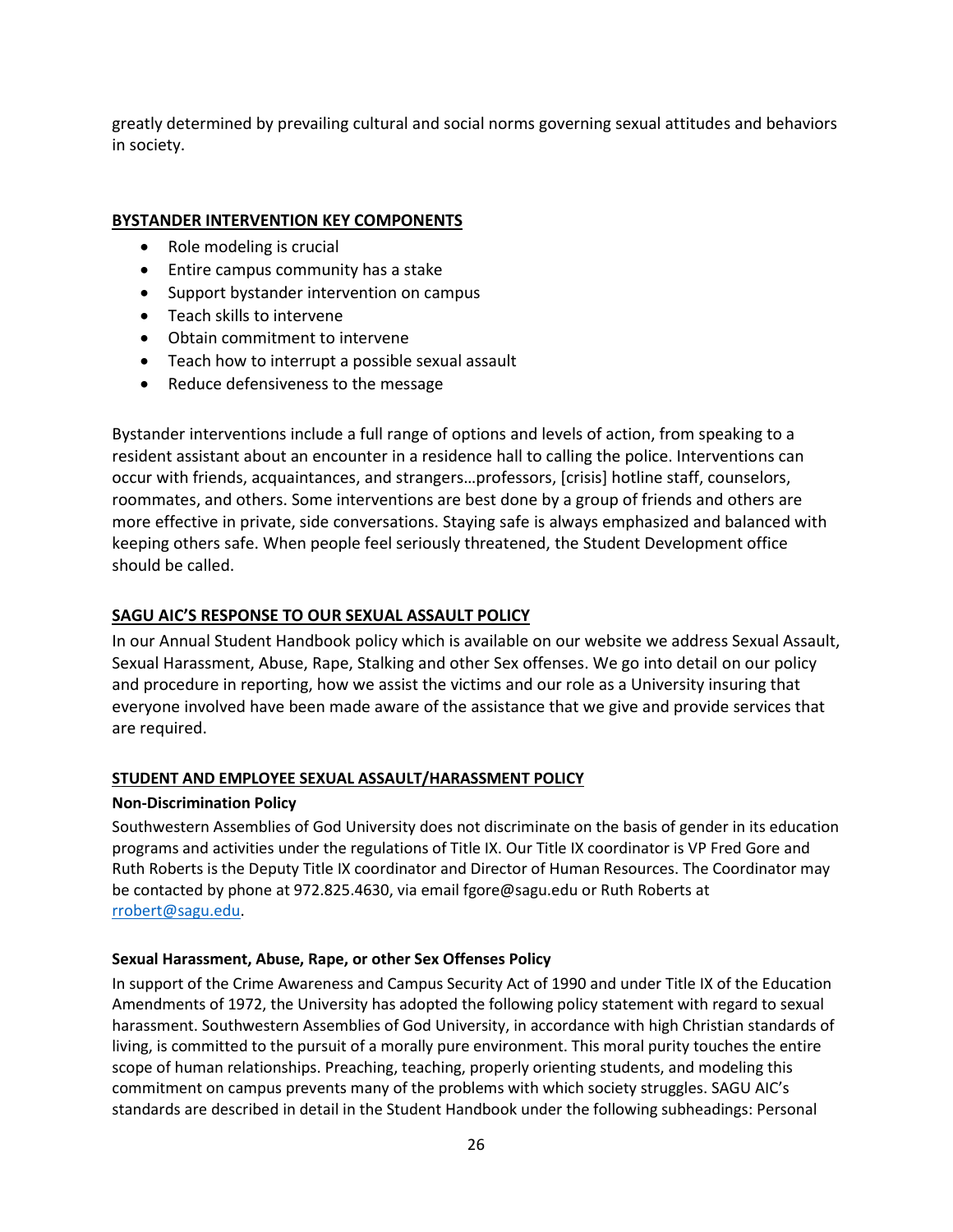Life, Biblical Standards and Community Standards. Information concerning sexual harassment may be obtained in the Student Development office.

SAGU AIC's policy prohibits sexual harassment between or among all members of the SAGU AIC community in all areas of the SAGU AIC work and educational environments. Such conduct has the purpose or effect of creating a hostile, abusive and offensive academic environment. The following definition of sexual harassment, abuse, rape or other sex offenses applies: unwelcome advances, requests for sexual favors, and other verbal or physical conduct of a sexual nature constitute sexual harassment, abuse, rape or other sex offenses when the conduct is sufficiently severe, persistent, or pervasive to limit a student's ability to participate in or benefit from the education program, or to create a hostile or abusive educational environment. Prohibited sex discrimination covers sexual harassment, abuse, rape or other sex offenses including sexual violence. Examples of behavior that could be considered sexual harassment or sexual misconduct include, but is not limited to, the following: unwelcome (1) physical contact of a sexual nature including touching, patting, hugging, or brushing against a person's body; (2) explicit or implicit propositions of offers to engage in sexual activity; (3) comments of a sexual nature including sexually explicit statements, questions, jokes or anecdotes, remarks of a sexual nature about a person's clothing or body, remarks about sexual activity, speculation about sexual experience; (4) exposure to sexually oriented graffiti, pictures, posters, or materials; (5) physical interference with or restriction to an individual's movements.

In the event that a violation on campus should occur students are encouraged to immediately contact one of the following:

- Title IX Coordinator SAGU's VP of Business and Finance Dr. Fred Gore[; fgore@sagu.edu;](mailto:fgore@sagu.edu) (972)825-4630
- Deputy Title IX Coordinator Ruth Roberts[; rroberts@sagu.edu;](mailto:rroberts@sagu.edu) (972)875-4656
- Administrative Dean of the College Dr. Joseph J. Saggio; [jsaggio@sagu.edu;](mailto:jsaggio@sagu.edu) (602)944-3335 ext. 244
- Director of Student Development Nicholas Zamorano; [nzamorano@sagu.edu;](mailto:nzamorano@sagu.edu) (602)944-3335 ext. 223
- Residential Life Department Isabel Jimmy; [ijimmy@sagu.edu;](mailto:ijimmy@sagu.edu) (602)944-3335 ext. 267

# **REPORTING PROCEDURES**

A report or complaint of sexual harassment, abuse, rape, other sex offenses or misconduct should be made to one of the individuals listed above. The complaint will be investigated. An adequate, reliable, and impartial investigation of complaints will be conducted, including the opportunity for both parties to present witnesses and other evidence. An attempt will be made to resolve the complaint within a reasonable time. Notice will be given to both parties of the outcome of the complaint. The University will take steps to prevent a recurrence of any harassment and to correct its discriminatory effects on the complainant and others, if appropriate

# **STUDENTS COMPLAINTS**

The University regards general complaints with appropriate attention. The student body is regularly polled with respect to academics and student life. Faculty members, Academic Liaisons, and the Administrative Dean of the College are approachable concerning classroom and curricular matters.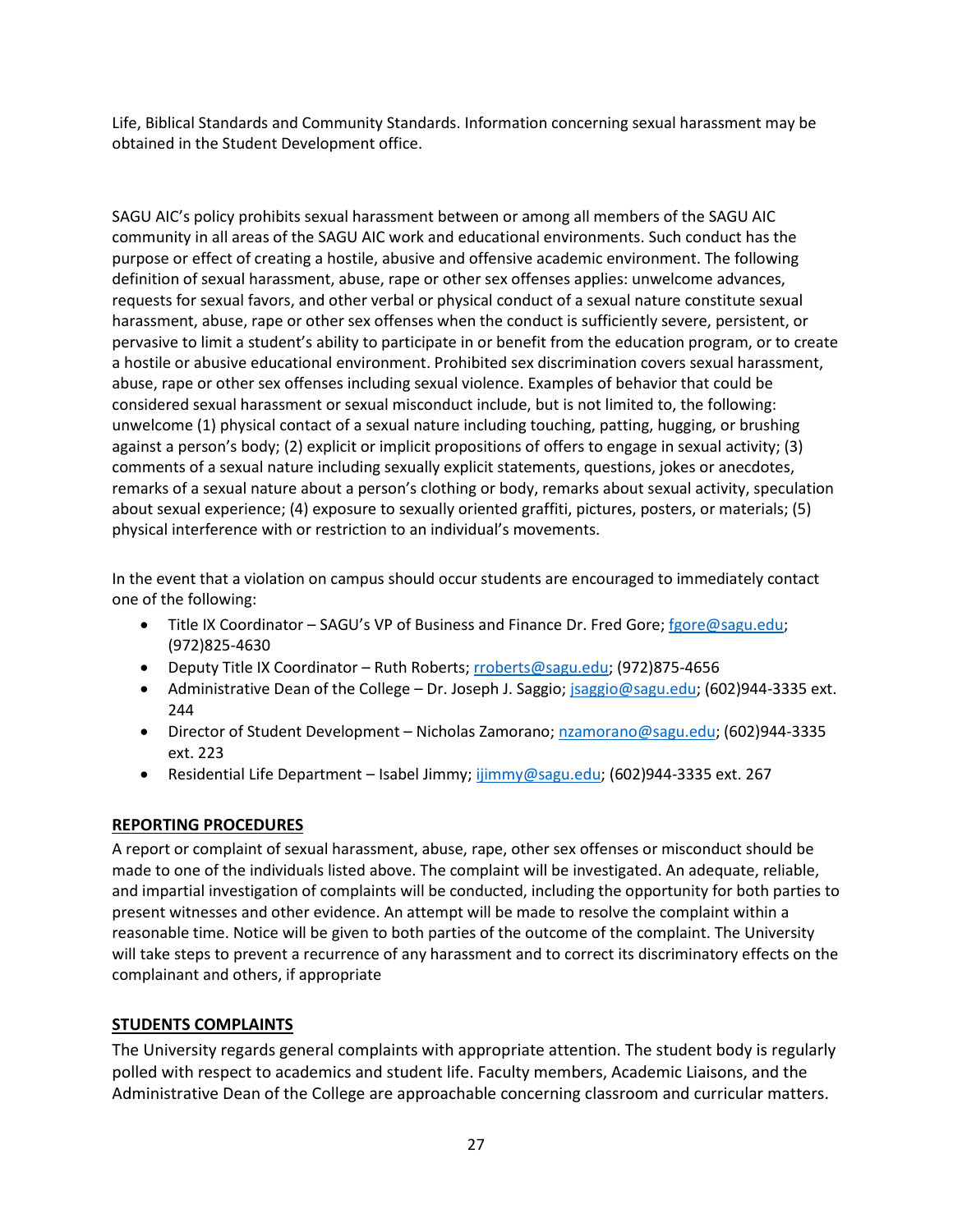The Associated Student Body executive officers regularly share student concerns with the Director of Student Development. Students are welcomed to visit with the Director of Student Development to make personal concerns known. Formal written complaints may be filed with the Director of Student Development.

# **GRIEVANCE PROCEDURES**

At SAGU AIC a student with a grievance concerning any of the conditions of enrollment shall abide by the following procedures. The intent of the procedure is to provide students with a means of representing grievances to appropriate levels of supervision, without fear of reprisal of any kind.

- 1. A grievance related to Student Life issues shall be reported to the Director of Student Development, in writing, no later than five days after the student has become aware of its occurrence. A grievance related to Academic or course-related issues shall be reported to the Administrative Dean, in writing, no later than five days after the student has become aware of its occurrence.
- 2. The Director of Student Development, or Administrative Dean, shall meet with the student privately to discuss the nature and substance of the grievance, in an effort to resolve the matter according to biblical principles.
- 3. If the student feels his or her grievance has not been satisfactorily resolved, an appeal may be made to the SAGU AIC President. The appeal must be presented to the Campus President in writing. Such hearing shall be scheduled within five (5) business days of the receipt of the request.
- 4. A written response shall be given to the student no later than five (5) business days after the hearing. The Campus President shall be the final appeals board for all students.
- 5. If the complaint cannot be resolved after exhausting the institution's grievance procedure, the student may file a complaint with the Arizona State Board for Private Postsecondary Education. The student must contact the State Board for further details. The State Board address is 1400 W. Washington Street, Room 260, Phoenix, AZ 85007, phone # 602-542- 5709, website address: http://azppse.gov. 6. The grievance procedure outlined herein is available only to currently enrolled students at the SAGU AIC campus.

# **Campus Map**

See campus map on next page.